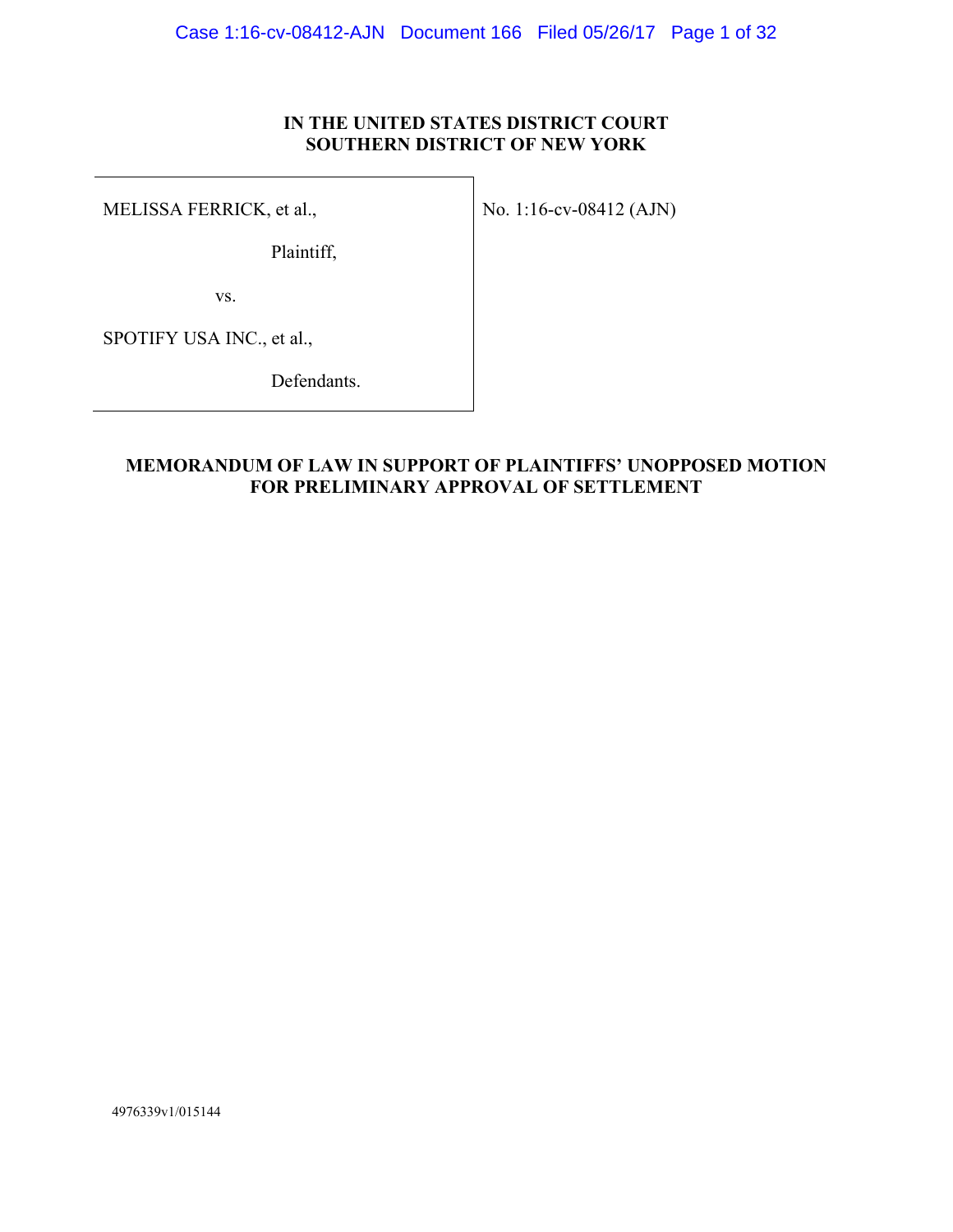# **TABLE OF CONTENTS**

| $I_{\cdot}$ |                 |         |  |
|-------------|-----------------|---------|--|
| II.         |                 |         |  |
|             | A.              |         |  |
| <b>B.</b>   |                 |         |  |
|             | $C$ .           |         |  |
| 1.          |                 |         |  |
|             |                 | 2.      |  |
|             |                 | 3.      |  |
| III.        |                 |         |  |
|             | A.              |         |  |
|             |                 | 1.      |  |
|             |                 | 2.      |  |
|             |                 | 3.      |  |
|             | <b>B.</b>       |         |  |
|             |                 | 1.      |  |
|             |                 | a.      |  |
|             |                 | b.      |  |
|             |                 | $c_{-}$ |  |
|             |                 | d.      |  |
|             |                 | 2.      |  |
|             | $\mathcal{C}$ . |         |  |
|             | D.              |         |  |
|             | Ε.              |         |  |
| IV.         |                 |         |  |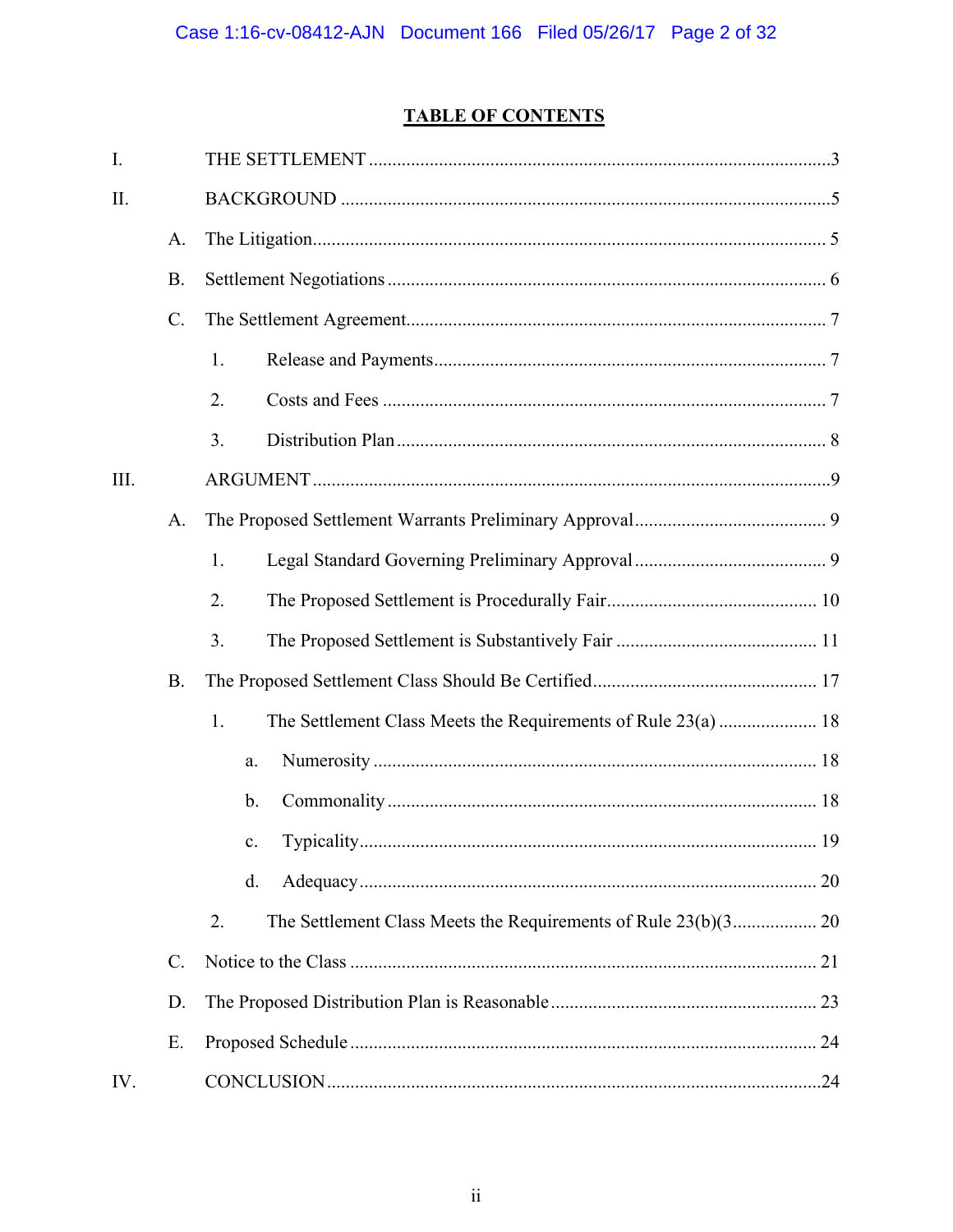# **TABLE OF AUTHORITIES**

# **Cases**

| Amchem Prods., Inc. v. Windsor,          |  |
|------------------------------------------|--|
| Brecher v. Republic of Argentina,        |  |
| Briseno v. Conagra Foods, Inc.,          |  |
| Cagan v. Anchor Sav. Bank FSB,           |  |
| Charron v. Wiener,                       |  |
| Charron,                                 |  |
| City of Detroit v. Grinnell Corp.,       |  |
| Clark v. Ecolab, Inc.,                   |  |
| Clem v. Keybank,                         |  |
| D'Alauro v. GC Servs. Ltd. P'ship,       |  |
| D'Amato v. Deutsche Bank,                |  |
| Danieli v. IBM,                          |  |
| Flores v. Anjost Corp.,                  |  |
| Fraley v. Batman,                        |  |
| Frank v. Eastman Kodak Co.,              |  |
| Ge Dandong v. Pinnacle Performance Ltd., |  |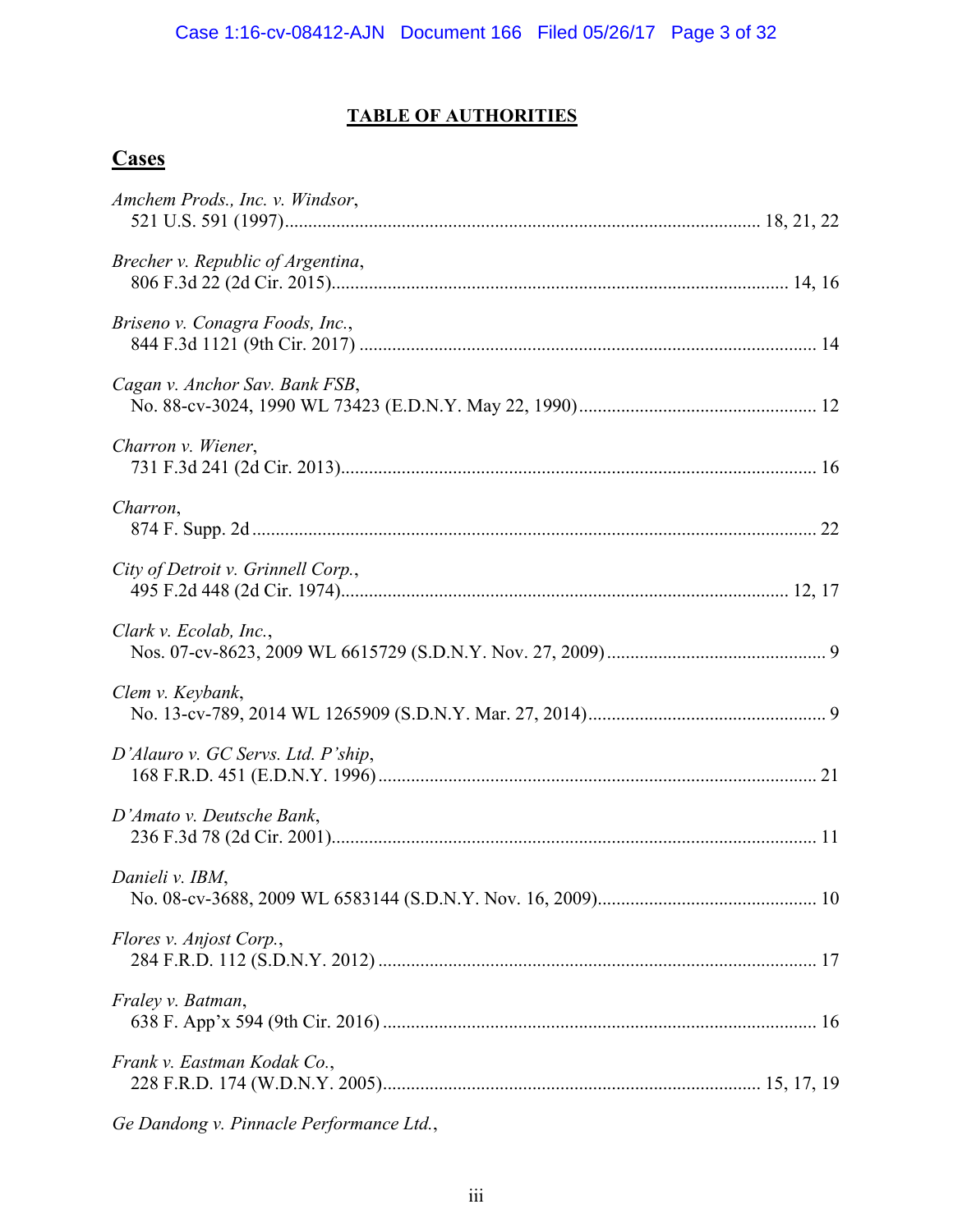| In re Am. Int'l Grp., Inc. Sec. Litig.,                           |  |
|-------------------------------------------------------------------|--|
| In re Austrian & German Bank Holocaust Litig.,                    |  |
| In re Buspirone Patent Litig.,                                    |  |
| In re Currency Conversion Fee Antitrust Litig.,                   |  |
| In re Drexel Burnham Lambert Grp., Inc.,                          |  |
| In re Flag Telecom Holdings, Ltd. Sec. Litig.,                    |  |
| In re Global Crossing Sec. & ERISA Litig.,                        |  |
| In re Hi-Crush Partners L.P. Sec. Litig.,                         |  |
| In re Indep. Energy Holdings,                                     |  |
| In re Napster, Inc. Copyright Litig., No. C,                      |  |
| In re NASDAQ Market-Makers Antitrust Litig.,                      |  |
| In re NASDAQ Mkt. Makers Antitrust Litig.,                        |  |
| In re Nigeria Charter Flights Contract Litig.,                    |  |
| In re PaineWebber Ltd. P'ships Litig.,                            |  |
| In re Prudential Sec. Inc. Ltd. P'ships Litig.,                   |  |
| In re Traffic Exec. Ass'n–E. R.R.,<br>627 F.2d 631 (2d Cir. 1980) |  |
|                                                                   |  |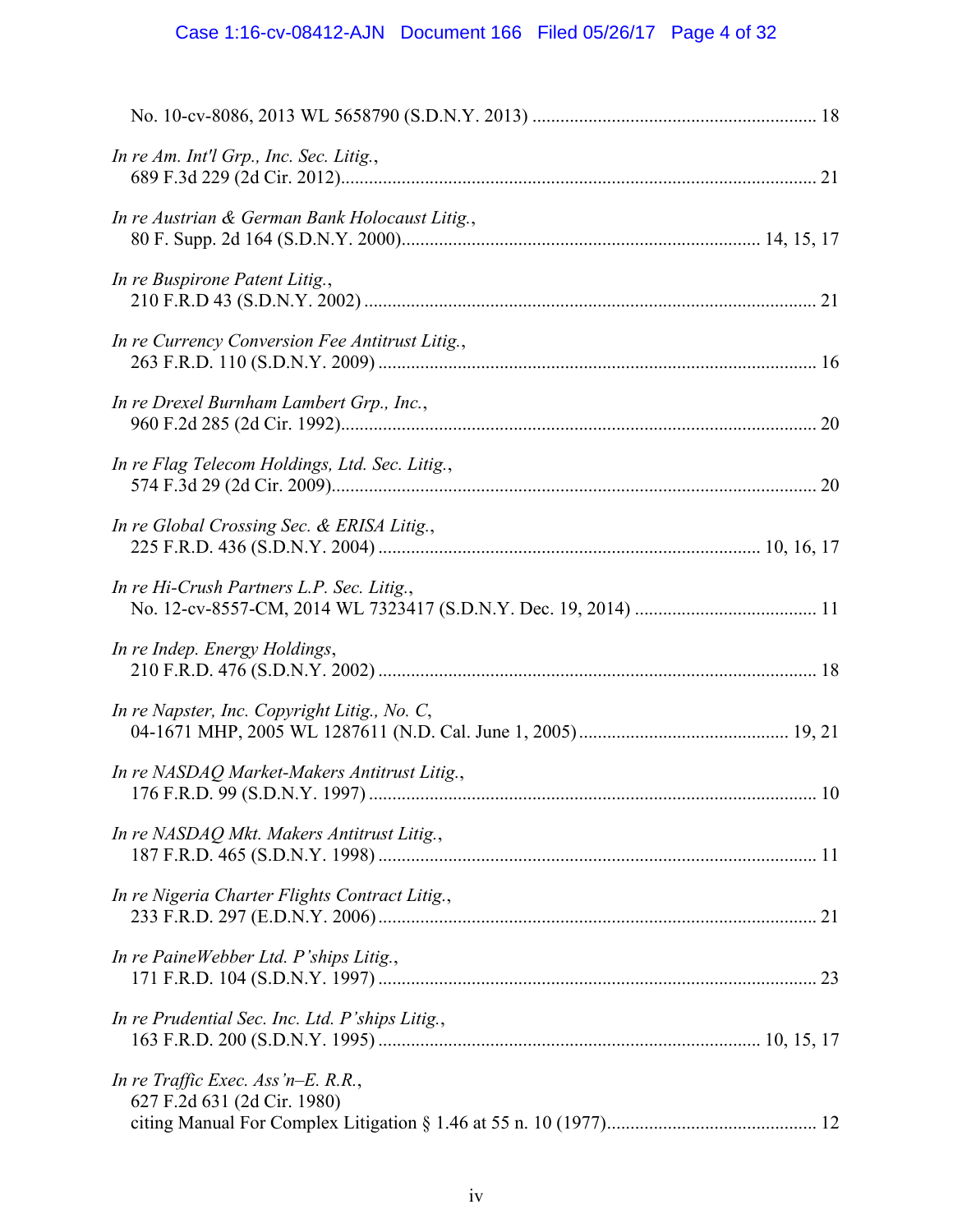| Johnson v. Brennan, 10-cv-4712-CM,                       |
|----------------------------------------------------------|
| Kelen v. World Fin. Network Nat. Bank,                   |
| Maley v. Del Global Techs. Corp.,                        |
| Marisol $A_{\cdot}$ ,                                    |
| Maywalt v. Parker & Parsley Petroleum Co.,               |
| Newman v. Stein,                                         |
| Parker v. Time Warner Entm't Co.,                        |
| Robidoux v. Celani,                                      |
| Royal Park Invs. SA/NV v. Deutsche Bank Nat'l Trust Co., |
| Strougo v. Bassini,                                      |
| Tart Lions,                                              |
| Tiro v. Pub. House Investments, LLC,                     |
| Trinidad v. Breakaway Courier Sys., Inc.,                |
| Wagner v. NutraSweet Co.,                                |
| Wal-Mart Stores, Inc. v. Dukes,                          |
| Wal-Mart Stores, Inc. v. Visa U.S.A. Inc.,               |
| Weinberger v. Kendrick,                                  |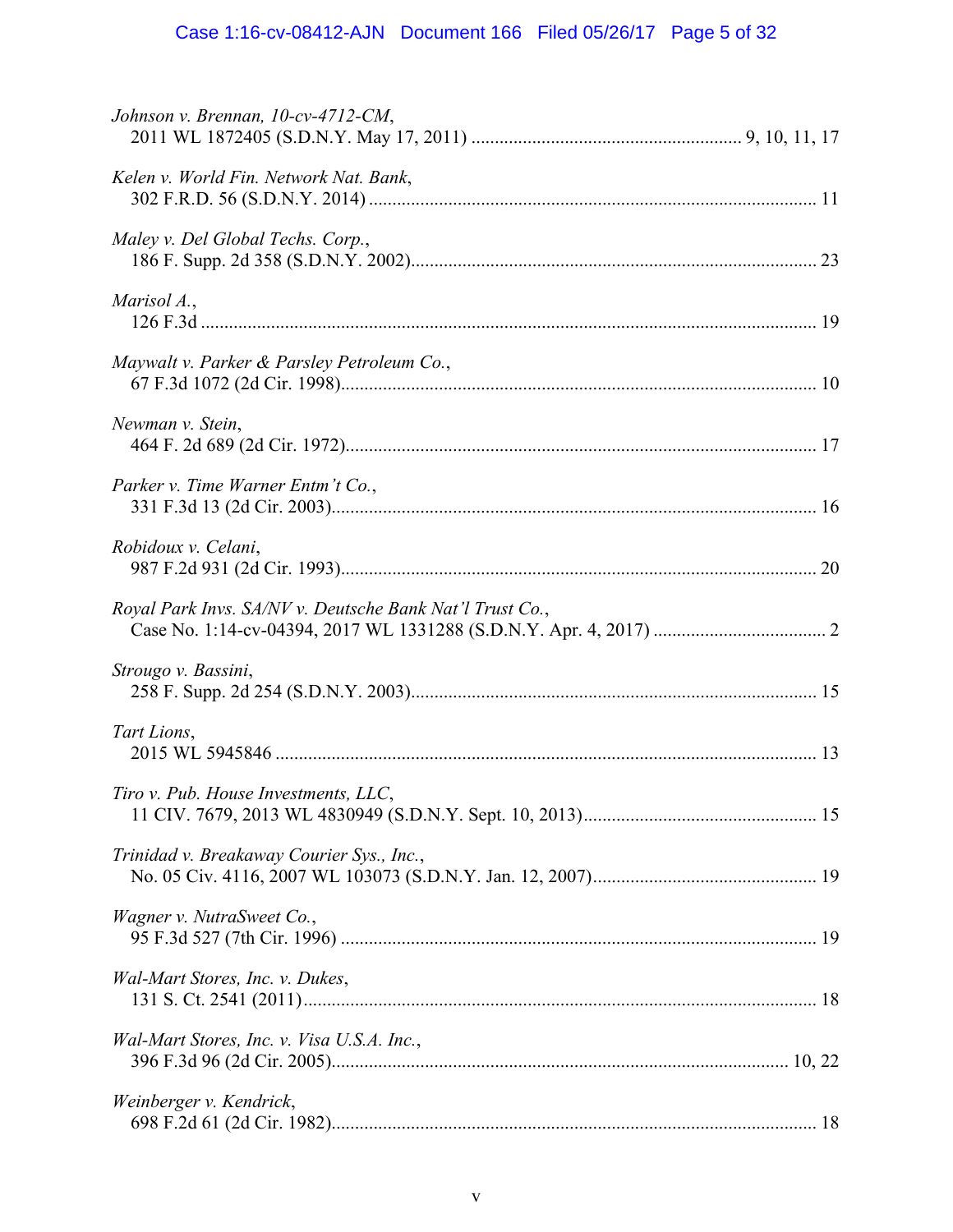# **Statutes**

| <b>Rules</b>             |  |
|--------------------------|--|
|                          |  |
|                          |  |
|                          |  |
| <b>Other Authorities</b> |  |
|                          |  |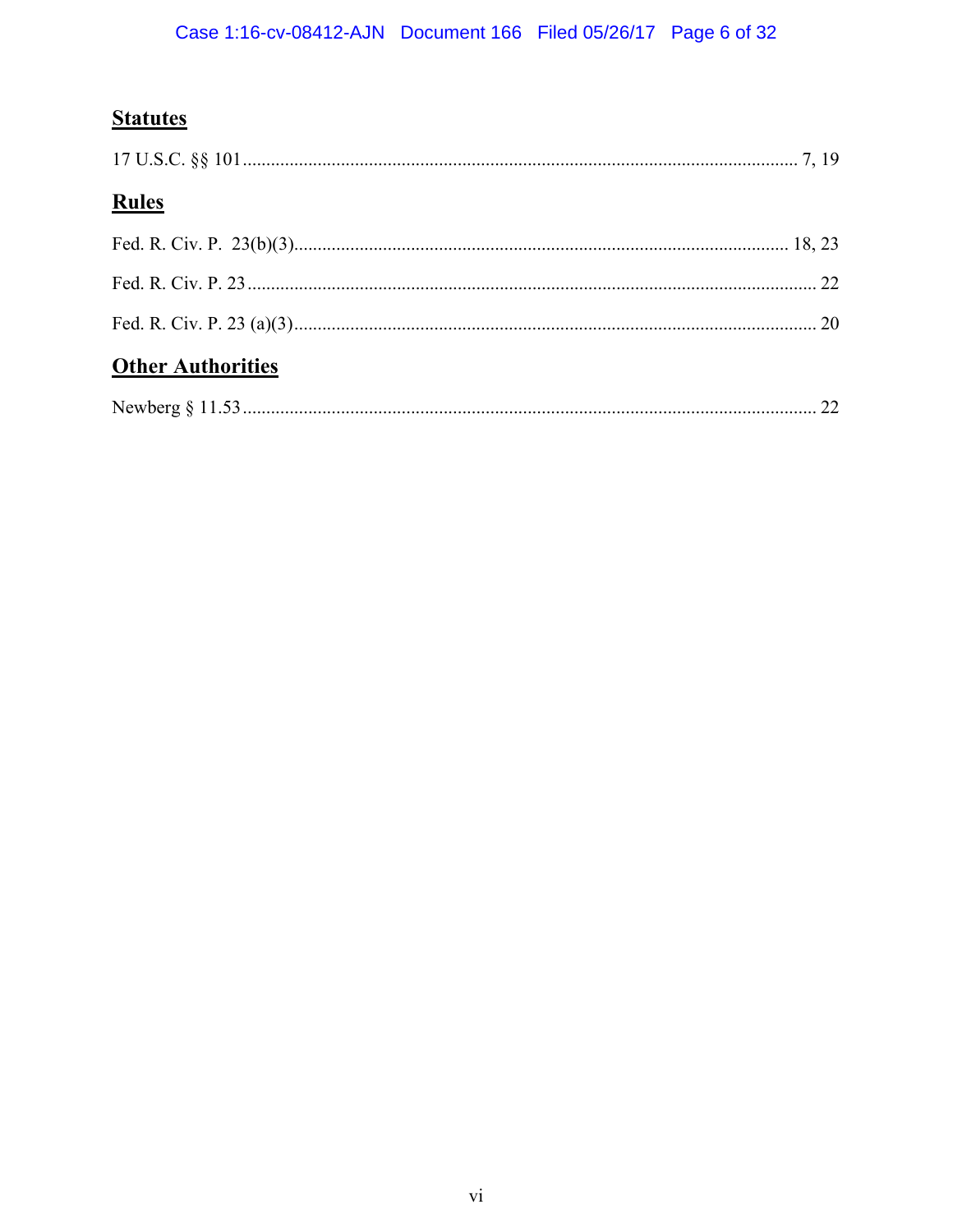#### Case 1:16-cv-08412-AJN Document 166 Filed 05/26/17 Page 7 of 32

Plaintiffs on behalf of themselves and a proposed class of musical composition copyright owners ("Settlement Class," "Class," or "Class Members")<sup>1</sup> have achieved an industry-leading settlement with Spotify after more than one year of litigation and seven months of intense negotiations, data exchanges, and briefing. This settlement occurred through mediations held before the Honorable Layn R. Phillips, United States District Court Judge (Ret.). Under the terms of the Settlement, the Class will receive a non-reversionary \$43.45 million cash payment to provide relief for Spotify's past streaming and hosting of tracks embodying Class Members' compositions. Spotify has also agreed to pay, over and above the Settlement Fund, all Settlement Administration and Notice Costs, which the Settlement Administrator has confirmed will cost between \$1 and \$2 million. The Settlement further provides that Class Members can receive substantial assistance through the use of the Spotify Track Database and a Settlement Claim Facilitator in determining which of their compositions may be embodied in Spotify tracks streamed during the class period. Additionally, the Settlement Agreement sets forth a process for Class Members who have claimed past relief to automatically receive ongoing royalty payments calculated at the statutory rate from Spotify for future streaming which could, depending on the number of claims submitted and the future performance of Spotify's service, easily total tens of millions of dollars in future royalties for the Class. Beyond the past and future monetary relief, the Settlement Agreement also contemplates and provides for significant non-monetary relief to the class, including by setting up a process by which Spotify and Class Counsel will work collaboratively to improve the gathering and collecting of information about composition owners to help ensure those owners are paid their royalties in the future.

The Settlement represents an outstanding result that bestows upon the Class substantial

 $\overline{a}$ 

<sup>&</sup>lt;sup>1</sup> Unless otherwise noted, all Capitalized Terms mean the same as in the Settlement Agreement.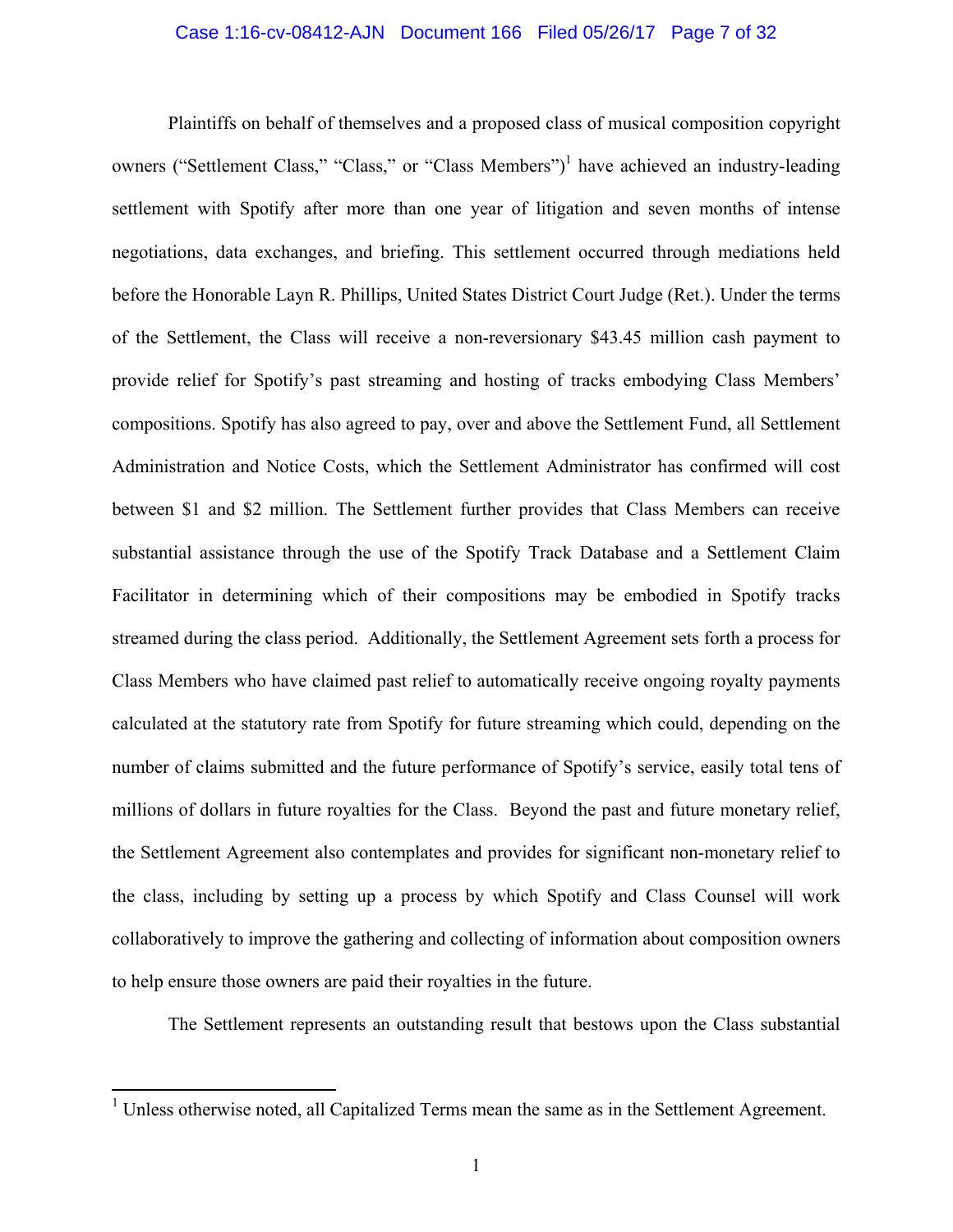#### Case 1:16-cv-08412-AJN Document 166 Filed 05/26/17 Page 8 of 32

monetary and non-monetary benefit. This case involves novel and hotly contested issues of copyright law in an emerging market, and the Settlement obtained for the Class avoids the myriad risks of continued litigation, including certification of a litigation class, which are heavy risks about which this Court is fully aware. *See*, *e.g.*, *Royal Park Invs. SA/NV v. Deutsche Bank Nat'l Trust Co.*, Case No. 1:14-cv-04394, 2017 WL 1331288 (S.D.N.Y. Apr. 4, 2017) (Nathan, J.). The Settlement is also the result of a procedurally fair process. It comes after a year of motion practice and resulted from a comprehensive arms-length negotiation. The settlement negotiations between the parties were extensive: the parties attended two separate in-person mediation sessions conducted by Judge Phillips, a highly experienced and respected mediator, and participated in numerous telephonic conferences with the mediator that occurred on a frequent and regular basis following the ongoing exchange and evaluation of data and information. *See* Declaration of Judge Layn Phillips in Support of Plaintiffs' Motion for Preliminary Approval of Settlement ("Phillips Decl.") ¶¶ 3–5, 7–8. The support of its terms by Class Counsel and the mediator is further testimony to the fairness of the Settlement.

The proposed Settlement, if approved, will enable the Class to recover a very significant sum and obtain additional non-monetary relief that could not even be obtained even if Class were victorious at trial, while eliminating the risk that the Court strikes Plaintiffs' class action allegations, denies Plaintiffs' motion for class certification, Spotify succeeds in decertifying the Class, Spotify prevails in dispositive motions or at trial, or Spotify prevails in subsequent appeals. At the final approval hearing, the Court will have before it more extensive submissions in support of the Settlement and will be asked to make a determination as to whether the Settlement is fair, reasonable, and adequate in light of all of the relevant factors. At this time, Class Plaintiffs request only that the Court grant preliminary approval of the Settlement so that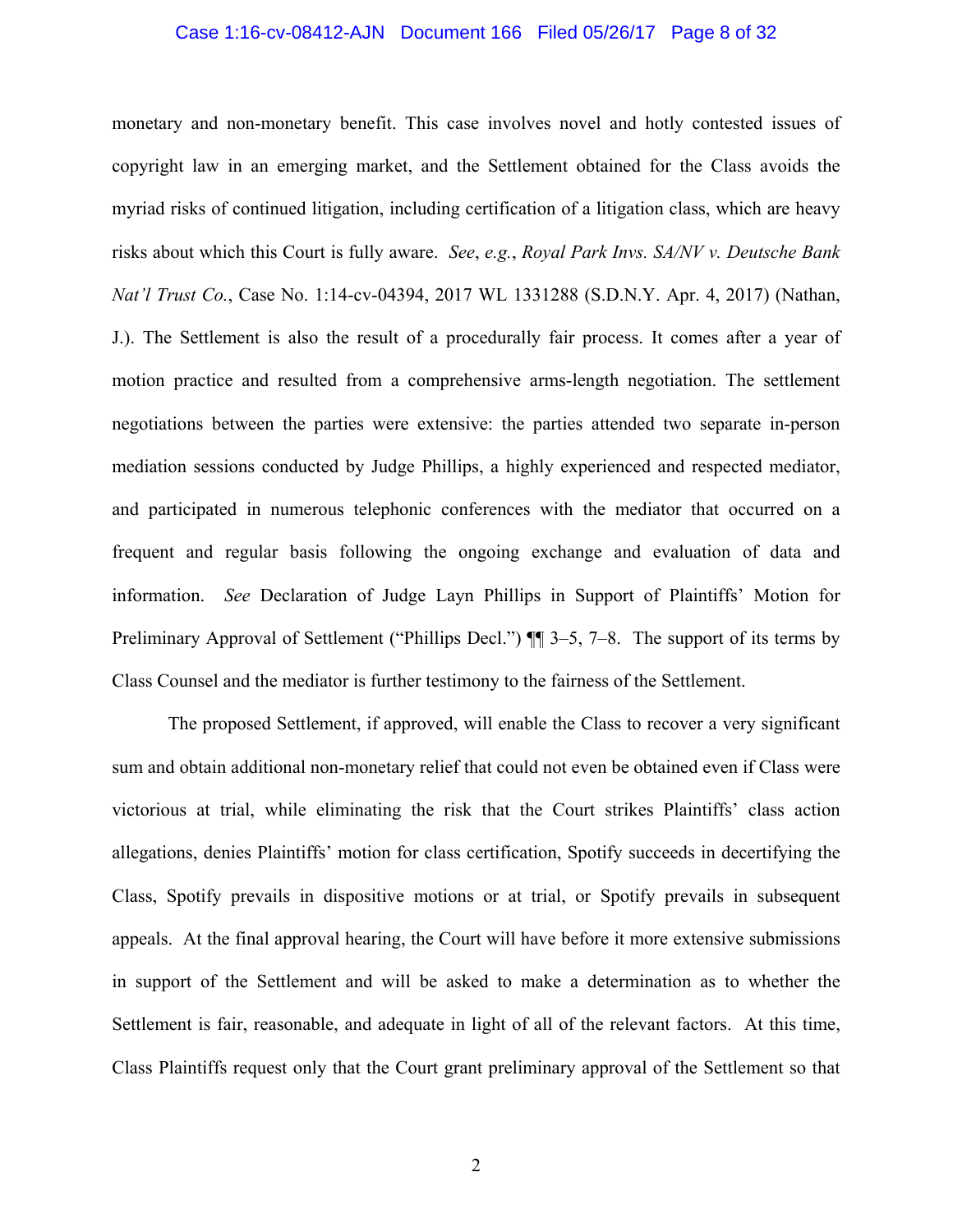Class Members can receive notice of the Settlement and the final approval hearing.

# **I. THE SETTLEMENT**

Class Plaintiffs seek preliminary approval of the Settlement Agreement. The settlement negotiations with Spotify were conducted under the auspices of Judge Phillips, and entailed an extensive exchange and evaluation of information and data, with the input of experts in the field, and the development of a detailed claiming and future royalty payments program for the Class. In addition to seeking preliminary approval of the settlement, Class Plaintiffs also ask the Court to approve the proposed form and manner of notice to the Settlement Class and the class administration program, and set a date for final approval.

Plaintiffs seek certification of a Settlement Class defined as:

All persons or entities who own copyrights in one or more musical compositions (a) for which a certificate of registration has been issued or applied for on or before the Preliminary Approval Date; and (b) that was made available by Spotify for interactive streaming and/or limited downloads during the Class Period (December 28, 2012 through the Preliminary Approval Date) without a license.

That definition is subject to certain exclusions.<sup>2</sup>

The Settlement gives the following main benefits to the Class:

- A \$43.45 million cash payment to compensate the Class for Spotify making available tracks embodying their composition for past streaming and/or limited download, with no reversion of the Settlement Fund to Spotify.
- Spotify's agreement to pay, over and above the Settlement Fund, all Settlement Administration Costs and Notice Costs, including Publication Notice, which the Settlement Administrator has estimated will cost, in total, between \$1 and \$2

 $\frac{1}{2}$  Specifically, excluded from the Settlement Class are (i) Spotify and its affiliates, employees, and counsel; (ii) federal, state, and local governmental entities; (iii) the Court; (iv) persons and entities who, in 2016, executed a Participating Publisher Pending and Unmatched Usage Agreement in connection with the Pending and Unmatched Usage Agreement, dated as of March 17, 2016, between Spotify and the National Music Publishers' Association, or any other person or entity who has agreed not to bring a claim against Spotify in this Action; and (v) any person or entity who has already provided Spotify with a release with respect to claims concerning musical compositions for which a certificate of registration has been issued or applied for, but the exclusion applies solely with respect to such released claims.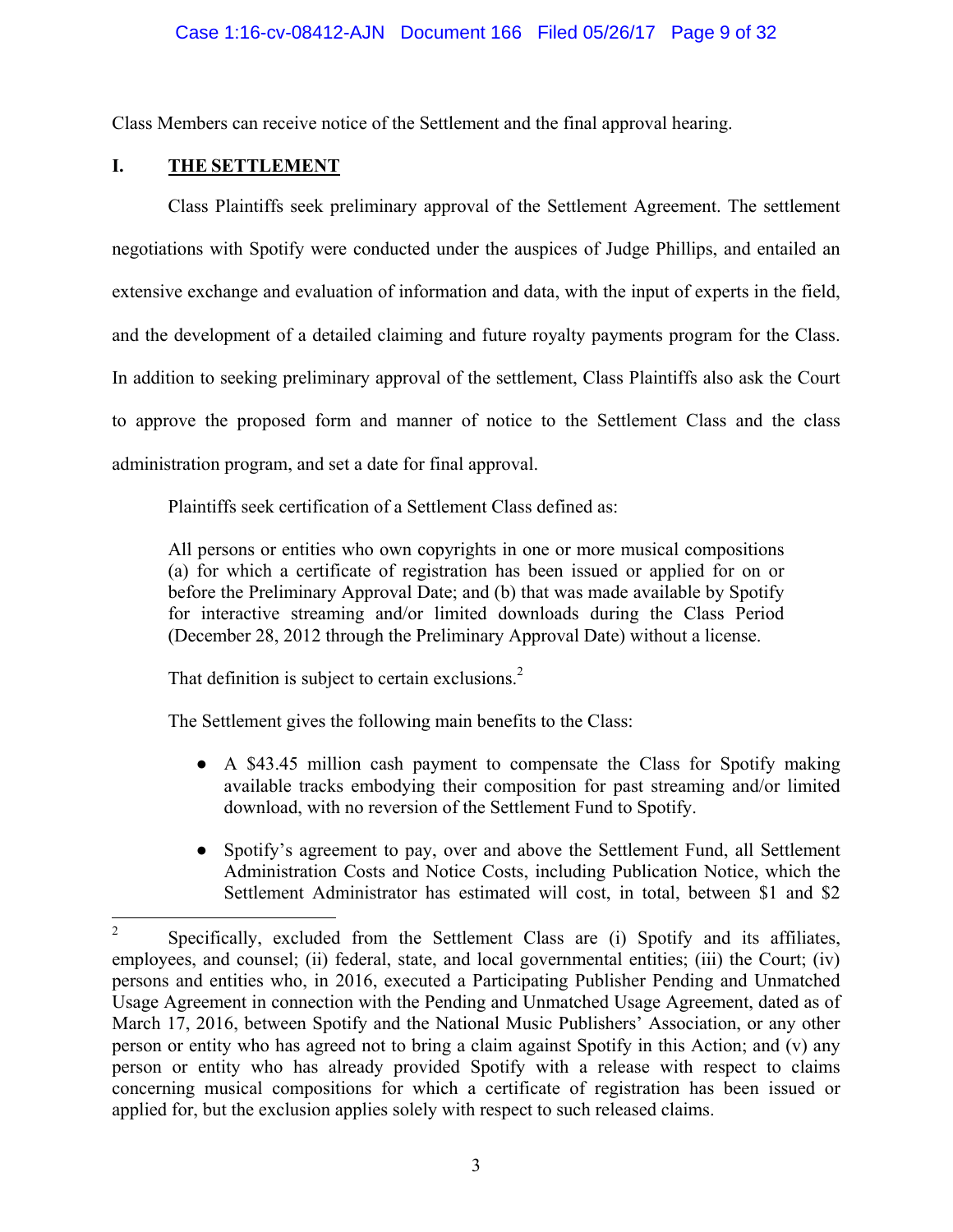million.

- For each Claimant, Spotify will pay ongoing (future) composition royalties calculated at the statutory rate for all tracks identified by that Claimant. Spotify will also pay future royalties to Class Members who fail to file claims, but who subsequently come forward and provide proof of ownership. Spotify will also reserve future royalties for all unmatched tracks.
- A third-party Settlement Claim Facilitator with expertise in identifying unmatched tracks will be available to assist Class Members with identifying the compositions underlying Spotify's tracks that are eligible for royalties and with submitting claims. The Settlement Claim Facilitator will also proactively seek to identify unknown Class Members to inform them of their right to submit a claim.
- A Future Royalty Payments Program will continue to be available for five years after the Effective Date for Class Members who fail to file claims, to enable those class members to claim future royalties.
- Class Members will be able to submit claims online, using a searchable database of information about tracks that were made available on Spotify during the Class Period, including audio links to play those tracks. To facilitate the submission of claims, certain fields on the claim form will auto-populate based on information submitted by the Class Member, and Class Members will be able to submit claims in bulk using a templated spreadsheet.
- Spotify will establish an audit procedure for Class Members to verify the accuracy of Spotify's royalty payments.
- Spotify will collaborate with Class Plaintiffs to develop tools or processes to further facilitate the mechanical licensing of content on Spotify's service.
- Spotify and Class Counsel will identify a number of representatives who could participate in a "Best Practices" group that would meet regularly to discuss and implement processes to increase the percentage of usage that can be matched.
- Spotify will request "split" and related information from participating Class Members to facilitate resolution of any conflicts regarding rights.
- Spotify will collaborate with other industry participants to improve the sharing of catalog and other data among publishers, labels, and online music services.
- Spotify will invest time and resources to initiate and support an industry-wide effort (to include representatives of composers, publishers, streaming services, labels, and others) with the goal of obtaining and digitizing all U.S. Copyright Office registration records for musical works registered before January 1, 1978, and making that information far more accessible to the Class.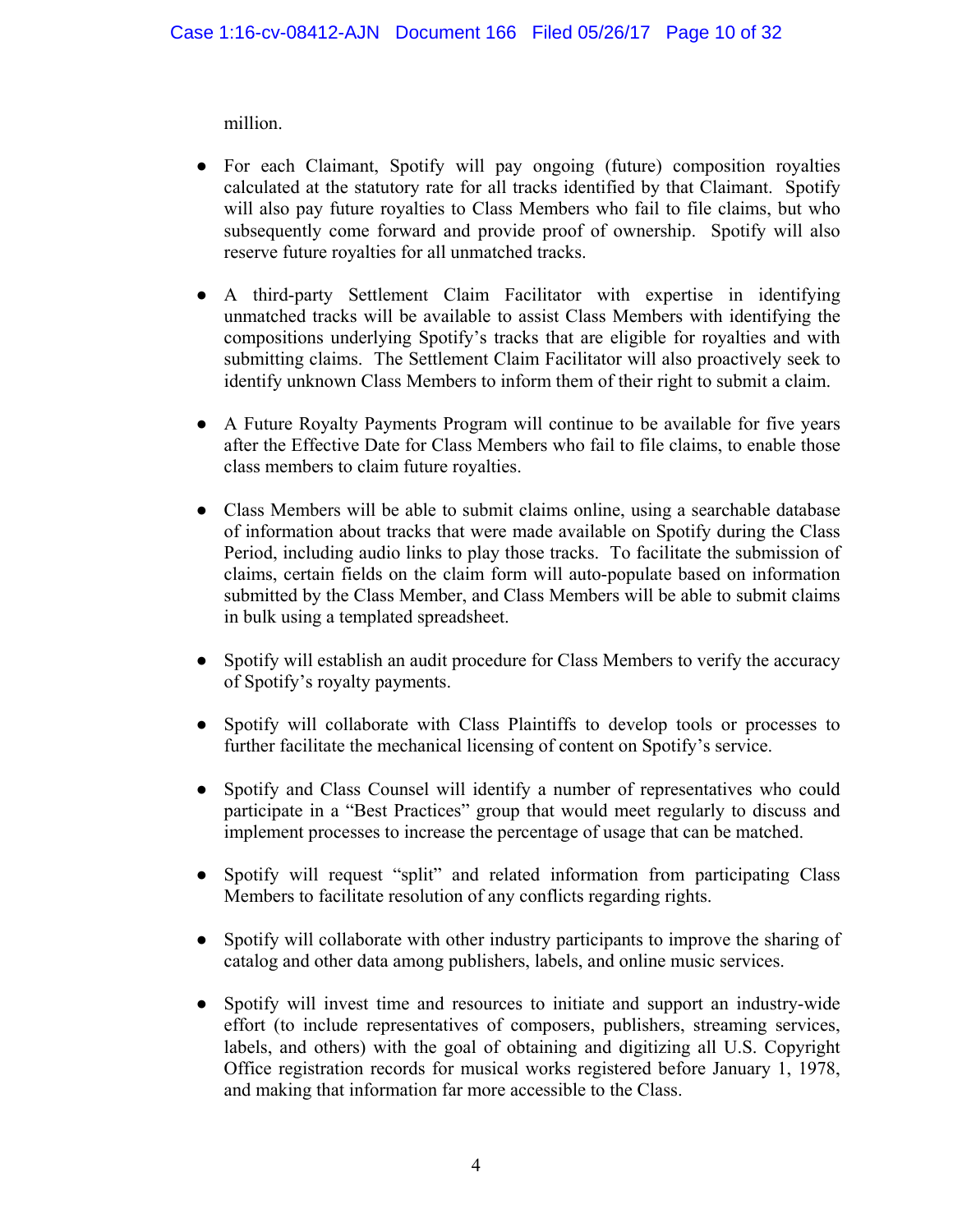#### Case 1:16-cv-08412-AJN Document 166 Filed 05/26/17 Page 11 of 32

*See* Declaration of Steven G. Sklaver in Support of Plaintiffs' Unopposed Motion for Preliminary Approval of Settlement ("Sklaver Decl."), Ex. C (Settlement Agreement).

# **II. BACKGROUND**

#### **A. The Litigation**

Class Plaintiffs filed their Complaint on January 8, 2016, in the Central District of California. The complaint asserted one claim for copyright infringement. *See* Case No. 2:15-cv-00180-BRO-RAOx (C.D. Cal.), Dkt. 1. Shortly thereafter, Spotify filed motions to strike the class action allegations and to dismiss for lack of personal jurisdiction, or in the alternative, to transfer venue to the Southern District of New York. *Id.* at Dkts. 35, 36. On March 14, 2016, Class Plaintiffs filed a First Amended Complaint, adding Pastorius as a plaintiff. Class Plaintiffs then filed a Motion to Consolidate Cases and Appoint Interim Co-Lead Class Counsel, as there was another similar case pending in the Central District of California, filed by other plaintiffs. *Id.* at Dkts. 47, 48. After extensive briefing, which involved cross-motions to consolidate related cases, Susman Godfrey L.L.P. and Gradstein & Marzano P.C. were appointed Interim Co-Lead Class Counsel. *Id.* at Dkt. 72. Class Plaintiffs also prepared and served ample discovery, including requests for production, interrogatories, and third party subpoenas to Harry Fox Agency and the National Music Publishers Association. *See* Sklaver Decl. ¶¶ 11-12.

Following the Court's order appointing Interim Co-Lead Class Counsel, the parties negotiated a stipulated Protective Order, Case No. 2:15-cv-00180-BRO-RAOx (C.D. Cal.), Dkt. 74, and Class Plaintiffs filed a Consolidated Class Action Complaint ("CAC"). The CAC named Ferrick, Pastorius, and Gerencia 360 Publishing, Inc., as Class Plaintiffs.

After Class Plaintiffs filed their CAC, Spotify refiled its motion to strike class action allegations and motion to dismiss for lack of personal jurisdiction, or in the alternative, to

5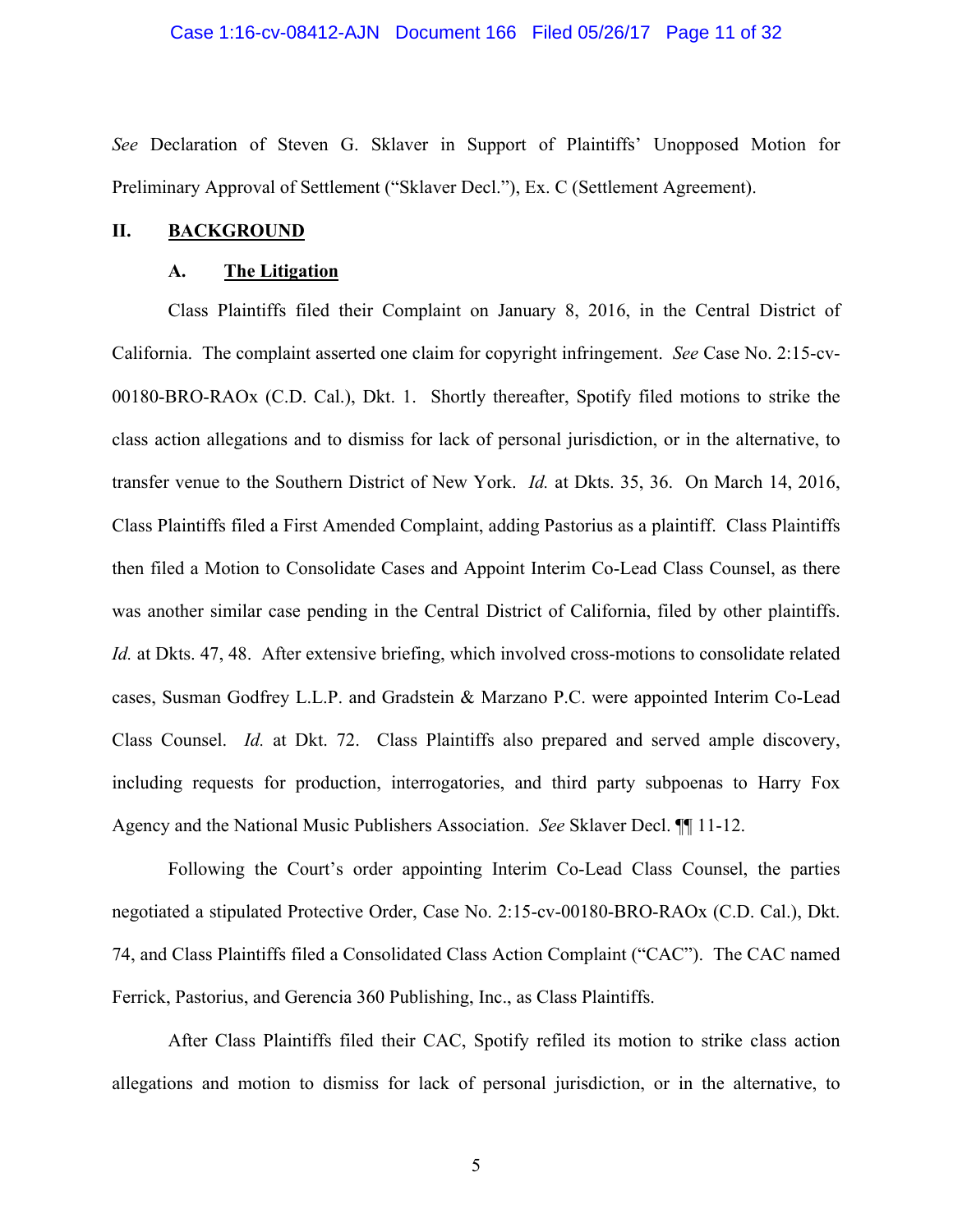#### Case 1:16-cv-08412-AJN Document 166 Filed 05/26/17 Page 12 of 32

transfer venue to the Southern District of New York. *Id.* at Dkts. 83, 84. After both motions were fully briefed, the Court transferred the case to the Southern District of New York. *Id.* at Dkt. 114. Spotify then refiled its motion to strike class action allegations. Dkt. 148. After Class Plaintiffs filed their opposition to Spotify's motion to strike class action allegations, and after several stipulated extensions were approved by the Court that extended the time by which Spotify could file its reply brief, the parties executed a term sheet to resolve the case.

#### **B. Settlement Negotiations**

 The Settlement Agreement is the result of extensive arm's length negotiations between the parties, with the assistance of an experienced, highly-credentialed mediator, Judge Phillips. Phillips Decl. ¶¶ 2–3. The mediation process began in November 2016 and continued into May 2017. Sklaver Decl. ¶¶ 6–10. The parties conducted two full-day, in-person mediation sessions with Judge Phillips on November 7, 2016, and January 11, 2017, and submitted mediation briefing. *Id.* ¶ 7. Both in-person sessions were attended by counsel for Plaintiffs and counsel and a corporate representative for Spotify. *Id.* Significant data and information were exchanged and evaluated over many months, with ongoing mediation occurring by phone. *Id.* ¶ 10. The Settlement terms were also negotiated during extensive telephone and email discussions. *Id.* ¶¶ 7, 10. A confidential short-form term sheet was negotiated in-person before Judge Phillips Newport Beach, California on January 11, 2017. *Id.* ¶ 8. A long-form settlement agreement was heavily negotiated thereafter, with the parties participating in telephonic mediation sessions with and submitting mediation briefs to Judge Phillips. *Id.* ¶ 9; *see also* Phillips Decl. ¶ 7.

 Throughout the process, the settlement negotiations were conducted by highly qualified and experienced counsel on both sides at arm's length. Sklaver Decl. ¶ 10. Spotify provided extensive confirmatory discovery to Class Counsel, including as to the compositions at issue and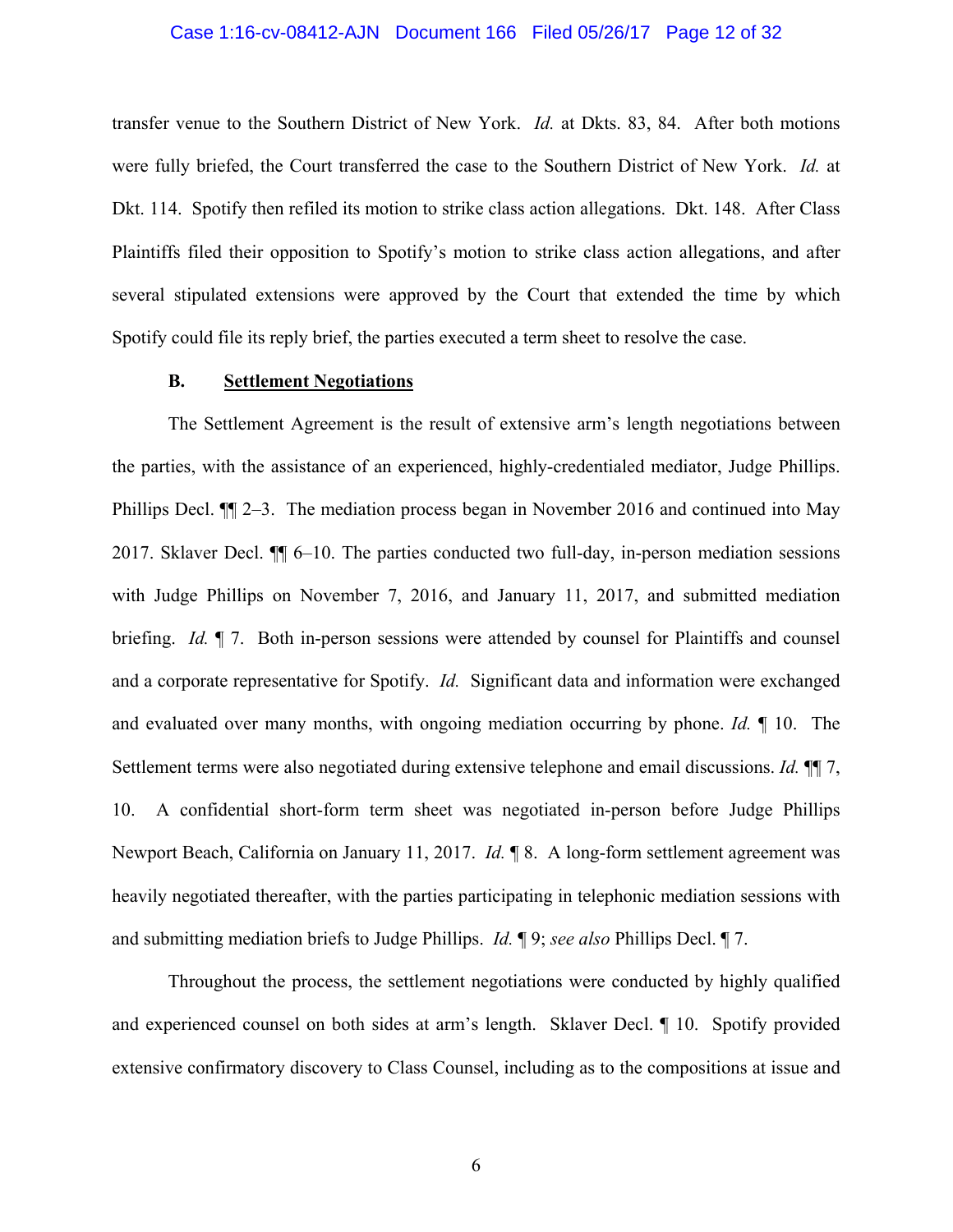#### Case 1:16-cv-08412-AJN Document 166 Filed 05/26/17 Page 13 of 32

data related to streaming of those compositions. *Id.* Class Counsel was well informed of material facts, and retained knowledgeable and experienced experts to develop a thorough understanding of the information provided by Spotify. *Id.* The negotiations were hard-fought, with Class Counsel seeking at all times to obtain the best possible result for the Class. *Id. ¶* 11.

# **C. The Settlement Agreement**

#### **1. Release and Payments**

Once the Settlement Agreement is final and effective, the Class Plaintiffs and the Settlement Class shall release, as to Spotify and any of its related entities as defined by the Settlement Agreement, any and all rights, duties, obligations, claims, actions, causes of action, or liabilities, whether arising under local, state, federal, or foreign law, whether by Constitution, treaty, statute, regulation, rule, contract, common law, or equity, whether known or unknown, suspected or unsuspected, asserted or unasserted, foreseen or unforeseen, actual or contingent, liquidated or unliquidated, that were or could have been, or could ever be asserted as a consequence of Spotify's making a musical work available for interactive streaming and/or downloading without a valid license during the defined Class Period (between December 28, 2012, and the Preliminary Approval Date), including Spotify's marketing or promoting that fact, except for an action to enforce the Settlement. Released Claims include, but are not limited to, the claims asserted in the Action under the Copyright Act, 17 U.S.C. §§ 101 *et seq.*, as well as any right to copyright, publicity, or performance under state, local, or foreign law or treaty, and any claim or cause of action seeking damages or injunctive or equitable relief with respect to a musical work that Spotify had made available for interactive streaming and/or downloading at any time during the Class Period, including if Spotify makes any such work available for interactive streaming and/or downloading in the future. Sklaver Decl., Ex. C at  $\P$  17.

## **2. Costs and Fees**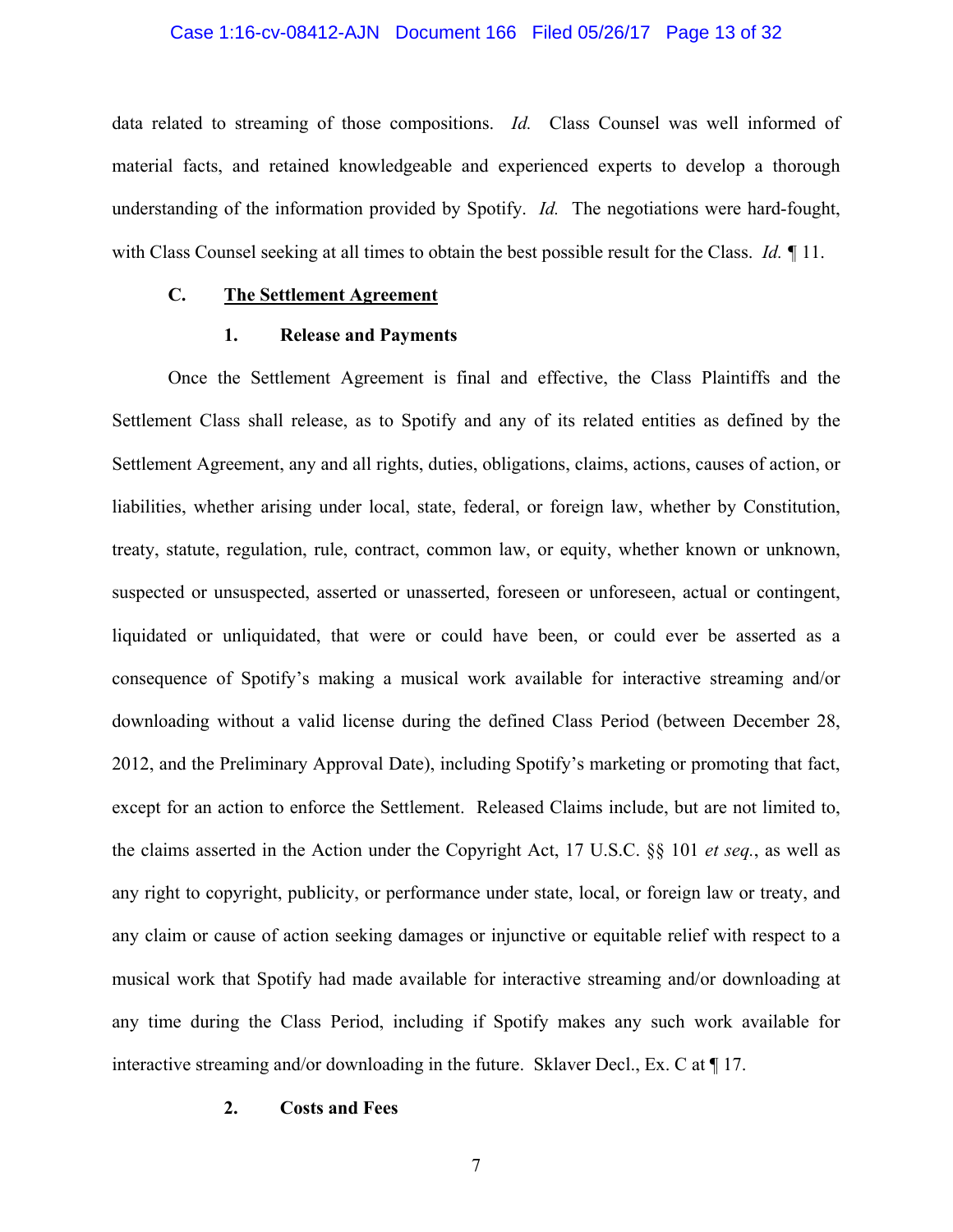#### Case 1:16-cv-08412-AJN Document 166 Filed 05/26/17 Page 14 of 32

The Settlement Agreement provides that Spotify will pay all notice and administration fees, separate and apart from the \$43.45 million cash settlement fund. *Id.* ¶ 9. The Settlement Agreement also provides that, subject to Court approval, Spotify will pay up to \$5 million in attorneys' fees over and above the Settlement Fund for the prospective monetary and nonmonetary relief obtained for the Class, and that Class Counsel may additionally seek reimbursement of expenses and an award of up to one-third of the Settlement Fund. The Settlement also provides that Class Counsel may request incentive awards of up to \$25,000 to each of the Class Plaintiffs be paid from the Settlement Fund for their services as representatives on behalf of the Class. *Id.* ¶ 15.

Under the Settlement Agreement, Class Counsel may enlist the services of a third-party Settlement Claim Facilitator to assist Class Members in making claims. Among other things, the Settlement Claim Facilitator could help to match the compositions embodied in the Spotify tracks covered by the settlement with the tracks; identify owners of unclaimed compositions; and generate electronic claim forms that can be transmitted to the Class Settlement Administrator. Class Members will bear no direct expense for receiving assistance from the facilitator, which will be reimbursed as an expense of the Settlement Fund, subject to Court approval. *Id.* ¶ 3.3.

#### **3. Distribution Plan**

To qualify for a payment from the Settlement Fund, a Settlement Class Member must timely and validly submit a completed Claim Form containing certain information identifying the Claimed Musical Work that the Settlement Class Member contends that Spotify made available for interactive streaming and/or limited downloading during the Class Period without a license. Class Members have plenty of time to file a claim: the Claim Deadline shall be 210 days after the Settlement Claims Start Date (which shall be 30 days after the Effective Date).

Each Authorized Claimant shall receive a minimum guaranteed payment from the Net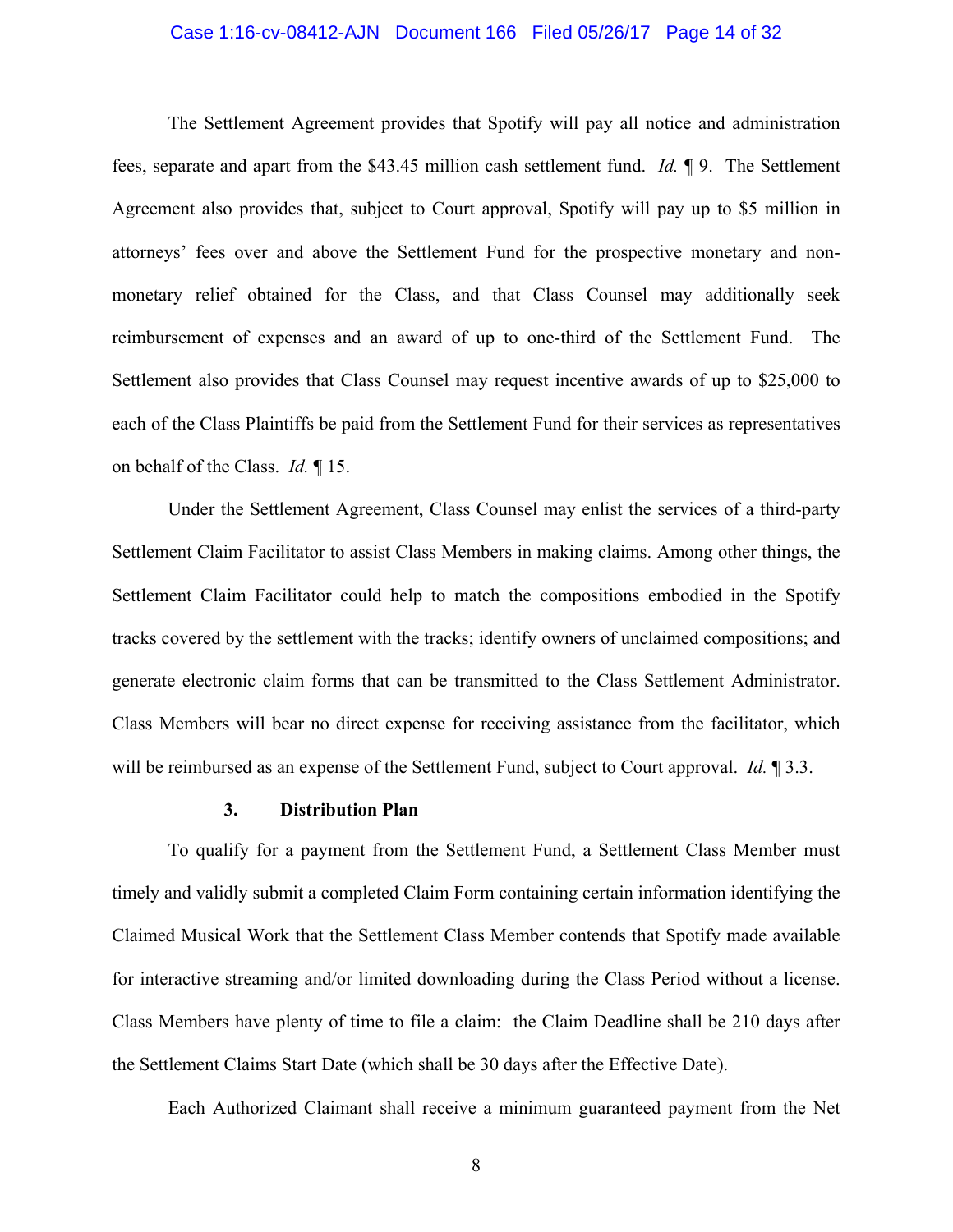#### Case 1:16-cv-08412-AJN Document 166 Filed 05/26/17 Page 15 of 32

Settlement Fund. Authorized Claimants whose works have been streamed more than 100 times additionally shall receive a payment that shall be a percentage of the Net Settlement Fund remaining after deduction for the minimum guaranteed payments determined by dividing (i) the total number of streams (through the Preliminary Approval Date) for the Claimed Musical Works of the Authorized Claimant by (ii) the total number of streams (through the Preliminary Approval Date) for all Claimed Musical Works identified by all Authorized Claimants. In the event that an Authorized Claimant is only a partial owner of the copyright for a particular Claimed Musical Work, the number of streams for that Musical Work shall be discounted in accordance with that Authorized Claimant's ownership share. Sklaver Decl., Ex. C ¶ 3.5. None of the money from the Settlement Fund shall revert to Spotify.

#### **III. ARGUMENT**

# **A. The Proposed Settlement Warrants Preliminary Approval**

## **1. Legal Standard Governing Preliminary Approval**

Preliminary approval of the Settlement is appropriate if "the proposed Settlement Agreement is within the range of possible settlement approval, such that notice to the Class is appropriate." *Johnson v. Brennan*, 10-cv-4712-CM, 2011 WL 1872405, at \*1 (S.D.N.Y. May 17, 2011). Preliminary approval "simply allows notice to issue to the class and for Class Members to object to or opt-out of the settlement." *Clem v. Keybank*, No. 13-cv-789, 2014 WL 1265909, at \*1 (S.D.N.Y. Mar. 27, 2014). "After the notice period, the Court will be able to evaluate the settlement with the benefit of the Class Members' input." *Id.* Preliminary approval "requires only an 'initial evaluation' of the fairness of the proposed settlement on the basis of written submissions and an informal presentation by the settling parties." *Id.* (quoting *Clark v. Ecolab, Inc.,* Nos. 07-cv-8623, 2009 WL 6615729, at \*3 (S.D.N.Y. Nov. 27, 2009)). Preliminary approval is granted where the settlement "has no obvious defects" and the allocation plan is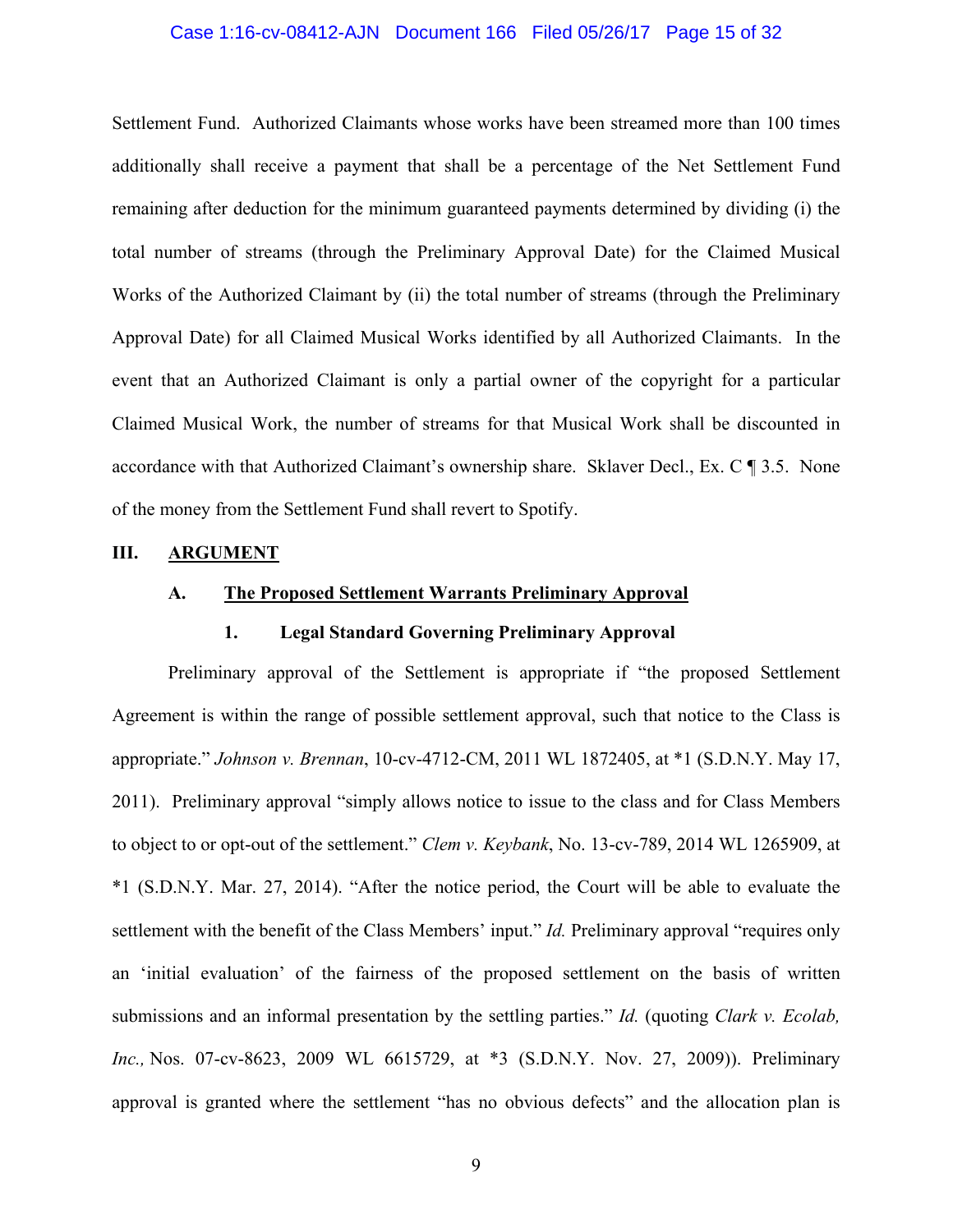#### Case 1:16-cv-08412-AJN Document 166 Filed 05/26/17 Page 16 of 32

"rationally related to the relative strengths and weaknesses of the respective claims asserted." *Danieli v. IBM*, No. 08-cv-3688, 2009 WL 6583144, at \*4–5 (S.D.N.Y. Nov. 16, 2009).

In conducting a preliminary approval inquiry, a court considers both the negotiating process for the settlement (procedural fairness) and the settlement's substantive terms (substantive fairness). *See In re Global Crossing Sec. & ERISA Litig.*, 225 F.R.D. 436, 455 (S.D.N.Y. 2004) (citations omitted). A settlement process is procedurally fair where "the Settlement Agreement is the result of extensive, arm's length negotiations by counsel wellversed in the prosecution of [the asserted type of] actions." *Johnson*, 2011 WL 1872405, at \*1. "A settlement is substantively fair for purposes of preliminary approval so long as the terms of the settlement are within the "range of possible approval." *In re NASDAQ Market-Makers Antitrust Litig.*, 176 F.R.D. 99, 102 (S.D.N.Y. 1997) ("*NASDAQ II*"). The approval of a proposed class action settlement is a matter of discretion for the trial court. *See Maywalt v. Parker & Parsley Petroleum Co.,* 67 F.3d 1072, 1079 (2d Cir. 1998).

The settlement of complex class action litigation is strongly favored. The Second Circuit is "mindful of the strong judicial policy in favor of settlements, particularly in the class action context. The compromise of complex litigation is encouraged by the courts and favored by public policy." *Wal-Mart Stores, Inc. v. Visa U.S.A. Inc.*, 396 F.3d 96, 116-17 (2d Cir. 2005) (internal quotation marks and citation omitted); *see also In re Prudential Sec. Inc. Ltd. P'ships Litig.,* 163 F.R.D. 200, 209 (S.D.N.Y. 1995) ("It is well established that there is an overriding public interest in settling and quieting litigation, and this is particularly true in class actions.").

### **2. The Proposed Settlement is Procedurally Fair**

The Settlement was the result of extensive, arm's length negotiations by counsel wellversed in copyright and class action litigation. The terms of the Settlement were vigorously negotiated, and included two mediation sessions in Newport Beach, California, all attended by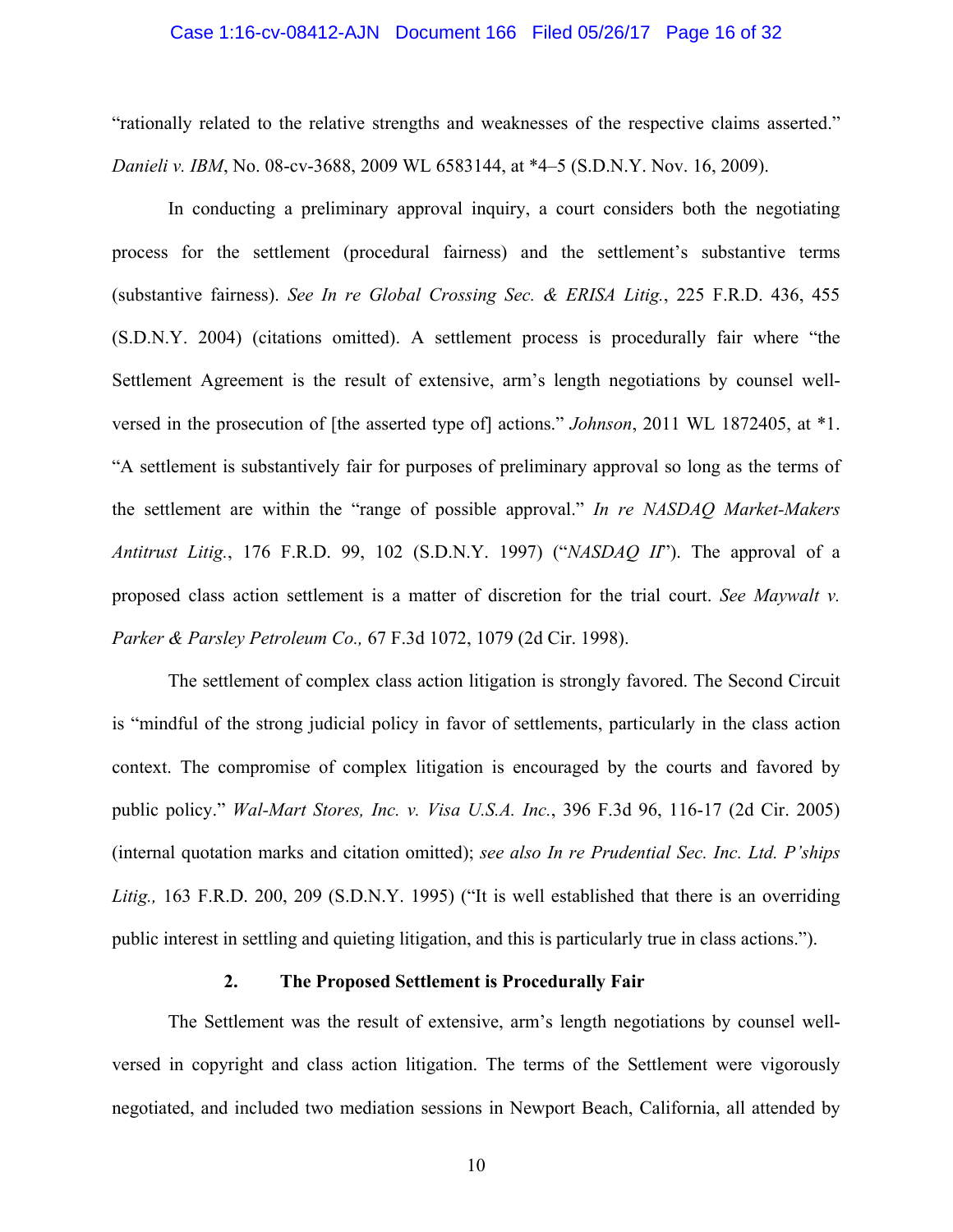#### Case 1:16-cv-08412-AJN Document 166 Filed 05/26/17 Page 17 of 32

Class Counsel and counsel and a corporate representative for Spotify; as well as numerous telephone calls and emails. Phillips Decl. ¶ 5. The discussions culminated in an executed confidential term sheet after the parties exchanged materials pertaining to Spotify's finances, participated in numerous technological tutorials, and briefed motions for appointment as class counsel and to dismiss. *Id.* ¶ 5; Sklaver Decl. ¶¶ 7–10. All this makes the Settlement procedurally fair, and clearly so. *See Kelen v. World Fin. Network Nat. Bank*, 302 F.R.D. 56, 68 (S.D.N.Y. 2014). The extensive participation of an experienced mediator "reinforces that the Settlement Agreement is non-collusive." *Johnson*, 2011 WL 1872405, at \*1; *see also D'Amato v. Deutsche Bank*, 236 F.3d 78, 85 (2d Cir. 2001) ("[A] mediator's involvement . . . helps to ensure that the proceedings were free of collusion and undue pressure.").

Further, it is the opinion of Class Counsel and an experienced mediator that this settlement is fair, reasonable, and adequate. Sklaver Decl. ¶ 18; *see also* Phillips Decl. ¶ 9. Courts give counsel's opinion considerable weight because they are closest to the facts and risks associated with the litigation. *See In re Hi-Crush Partners L.P. Sec. Litig.*, No. 12-cv-8557-CM, 2014 WL 7323417, at \*5 (S.D.N.Y. Dec. 19, 2014).

## **3. The Proposed Settlement is Substantively Fair**

The Settlement falls within the "range of possible settlement approval," which is sufficient for preliminary approval. *Johnson*, 2011 WL 1872405, at \*1. Where, as here, counsel for the parties engaged in diligent arm's-length negotiations, a settlement is entitled to a presumption of fairness. *See In re NASDAQ Mkt. Makers Antitrust Litig*., 187 F.R.D. 465, 474 (S.D.N.Y. 1998) ("*NASDAQ III*"). The Settlement provides for a substantial monetary benefit— \$43.45 million in cash, another \$1-2 million in notice and administration costs, plus a right to future royalties—as well as substantial non-monetary relief. Sklaver Decl., Ex. C at ¶¶ 3.1, 4-9. These are exceptional results.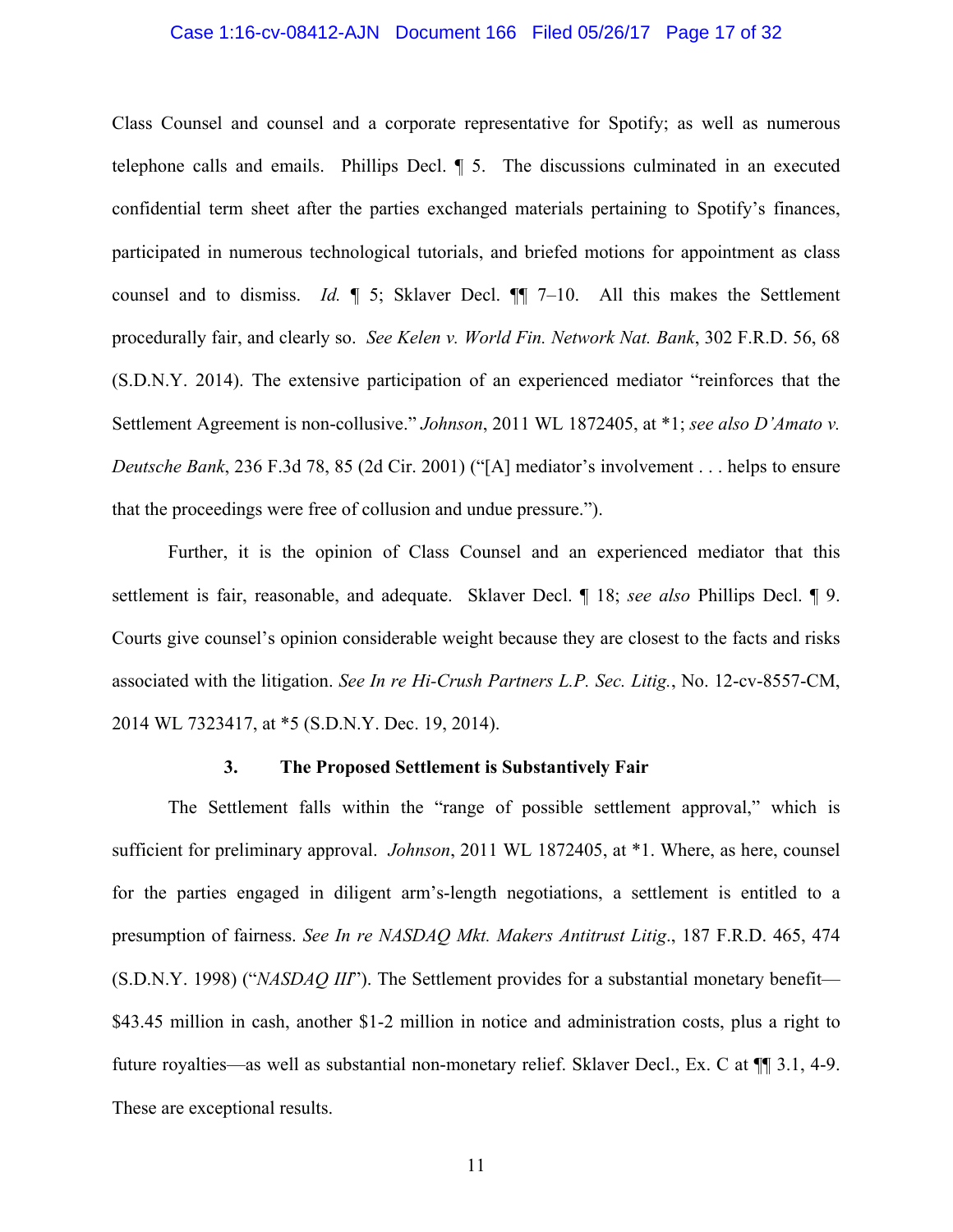#### Case 1:16-cv-08412-AJN Document 166 Filed 05/26/17 Page 18 of 32

The \$43.45 million payment, by istelf, is a remarkable recovery. According to one report, Spotify agreed to pay "between \$16 million and \$25 million" in a prior agreement with members of the National Music Publishers' Association ("NMPA"), who elected to pursue and negotiate their claims directly with Spotify rather than participate in this class action. Ben Sisario, *Spotify Reaches Settlement With Publishers in Licensing Dispute*, *N.Y. Times*, Mar. 18, 2016, at B6. The NMPA agreement already resolved the royalty rights as to a substantial portion, and likely the majority, of the music streamed on Spotify; indeed, NMPA President David Israelite has publicly stated that "over 96% of the music publishing community" are participating in the NMPA settlement. Paul Resnikoff, *How Spotify Crushed a \$200 Million Songwriter Lawsuit*, Digital Music News (July 12, 2016), at http://www.digitalmusicnews.com/2016/07/12/spotify-crushing-david-lowery-lawsuit/. The Settlement nonetheless would provide the Class with a substantial premium over the recovery obtained by the NMPA for its members, even though the Class comprises a relatively small portion of the music streamed on Spotify.

At the preliminary approval stage, the Court need find only "probable cause" that the settlement agreement is fair enough to justify class notice and a full fairness hearing. *In re Traffic Exec. Ass'n–E. R.R.,* 627 F.2d 631, 634 (2d Cir. 1980) (citing Manual For Complex Litigation § 1.46 at 55 n. 10 (1977)). The \$43.45 million recovery, which represents a greater recovery than the NMPA settlement, is well within the range of possible approval. *See City of Detroit v. Grinnell Corp*., 495 F.2d 448, 455 & n. 2 (2d Cir. 1974) (in theory, a fraction of one percent of the overall damages could be a reasonable and fair settlement); *Cagan v. Anchor Sav. Bank FSB,* No. 88-cv-3024, 1990 WL 73423, at \*12 (E.D.N.Y. May 22, 1990) (approving \$2.3 million class settlement over objections that the "best possible recovery would be approximately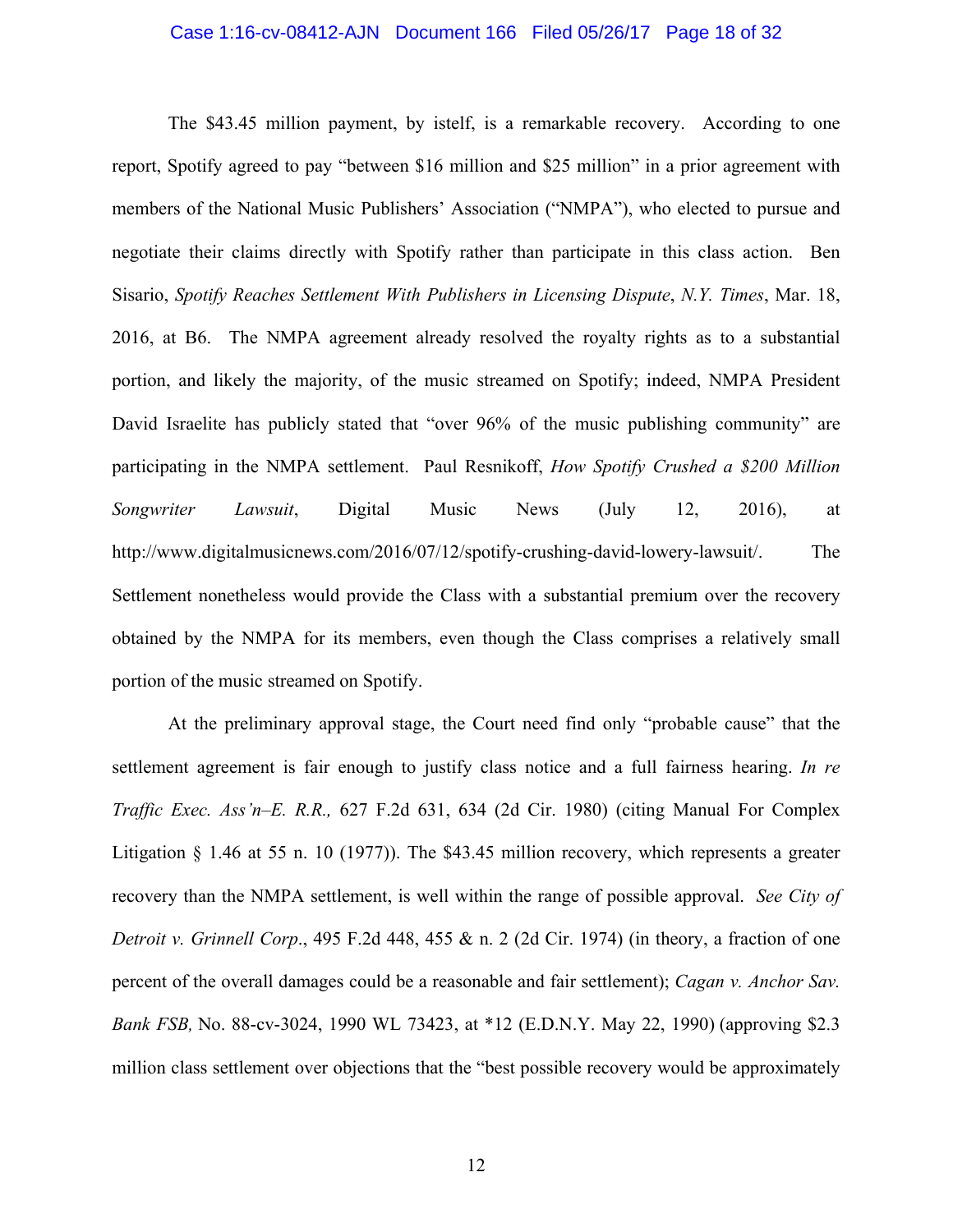#### Case 1:16-cv-08412-AJN Document 166 Filed 05/26/17 Page 19 of 32

\$121 million"). The Settlement is clearly within the "range of *possible* approval," which is all that preliminary approval requires. *Tart Lions*, 2015 WL 5945846, at \*5 (emphasis added).

Additionally, the prospective monetary and non-monetary terms of the settlement have substantial value. Spotify has agreed to pay ongoing royalties for all tracks validly identified by Class Members, as well as ongoing royalties for Class Members who miss the Claim Deadline, but later come forward and provide proof of ownership. Given the millions of tracks streamed from Spotify's service, these ongoing royalties will provide a substantial benefit. In addition, a third-party Settlement Claim Facilitator will be available to help Class Members submit claims for both a share of the Net Settlement Fund and ongoing royalties, and also will identify unknown Class Members and remind them of their right to submit a claim. Spotify also has agreed to maintain a Future Royalty Payments Program Website for five years after the Effective Date to assist Class Members in claiming royalties, and to make information available on its own website in the future for Class Members who may thereafter pursue claims to future royalties.

Further, Spotify has agreed to undertake substantial efforts to mitigate the problem of unmatched tracks. First, Spotify and Plaintiffs' Counsel will appoint members to a "Mechanical Licensing Committee" that would meet regularly to discuss and implement processes to increase the percentage of usage that can be matched and otherwise to facilitate the mechanical licensing of content on Spotify's service. Second, Spotify will request split and related information from participating Class Members to facilitate resolution of any conflicts regarding rights. Third, Spotify will collaborate with other industry participants to improve the sharing of catalog and other data among publishers, labels, and online music services. Fourth, Class Members may request an audit to verify the accuracy of Spotify's royalty payments on a quarterly basis. Fifth, Spotify will invest time and resources to initiate and support an industry-wide effort (to include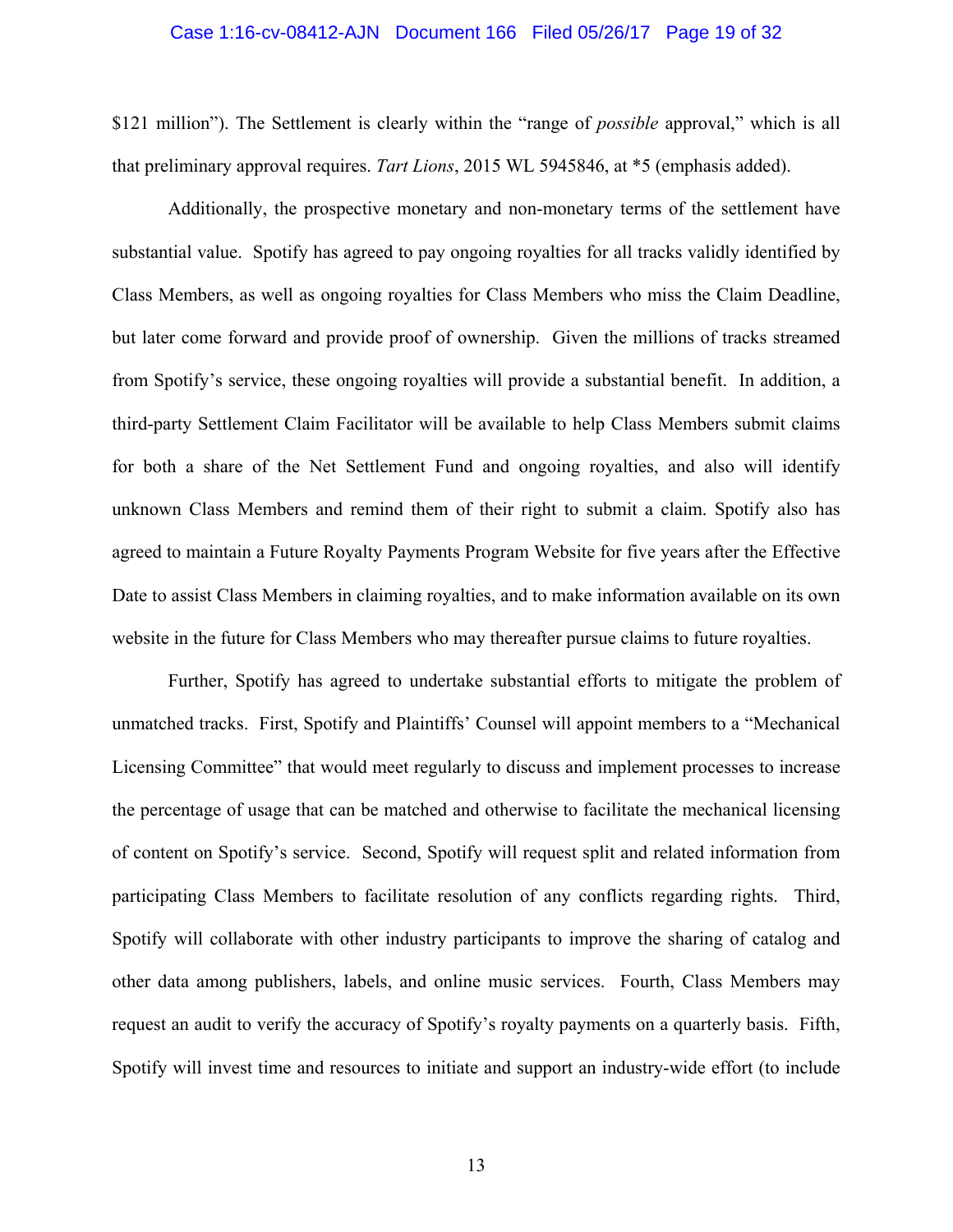#### Case 1:16-cv-08412-AJN Document 166 Filed 05/26/17 Page 20 of 32

representatives of composers, publishers, streaming services, labels, and others) with the goal of digitizing all U.S. Copyright Office registration records for musical works registered before January 1, 1978 and making such digitized content freely available. Class Members will see the impact of such relief on other platforms on which their tracks are streamed.

While there is no need on preliminary approval to consider the *Grinnell* factors, the *Grinnell* factors suggest that the Settlement warrants final approval; *a fortiori*, the Settlement is well within the "range of possible approval" sufficient to warrant preliminary approval. First, the litigation was complex, as attested by the parties' briefing on the motions to dismiss and motions to strike. By reaching a favorable settlement prior to dispositive motions or trial, Class Plaintiffs seek to avoid significant expense and delay, and instead ensure a favorable recovery for the Class as soon as possible, and without the need to incur millions of dollars in expert costs and other litigation expenses that would deplete the Settlement Fund if a settlement were reached later. "Most class actions are inherently complex and settlement avoids the costs, delays and multitude of other problems associated with them." *In re Austrian & German Bank Holocaust Litig*., 80 F. Supp. 2d 164, 174 (S.D.N.Y. 2000), *aff'd sub. nom. D'Amato v. Deutsche Bank*, 236 F.3d 78 (2d Cir. 2001). The Settlement ends future litigation and uncertainty. Briefing has not yet closed on Spotify's motion to strike class action allegations, and the parties faced substantial discovery burdens, followed by briefing on class certification and trial. There was a meaningful risk that the Court would strike class allegations at the outset or would deny class certification and that risk was heightened by the transfer of the case from the Ninth Circuit to this Court. *Compare*, *e.g.*, *Briseno v. Conagra Foods, Inc.*, 844 F.3d 1121, 1226 (9th Cir. 2017) (rejecting administrative feasibility requirement for class certification) *with Brecher v. Republic of Argentina*, 806 F.3d 22, 24-25 (2d Cir. 2015) (adopting that requirement).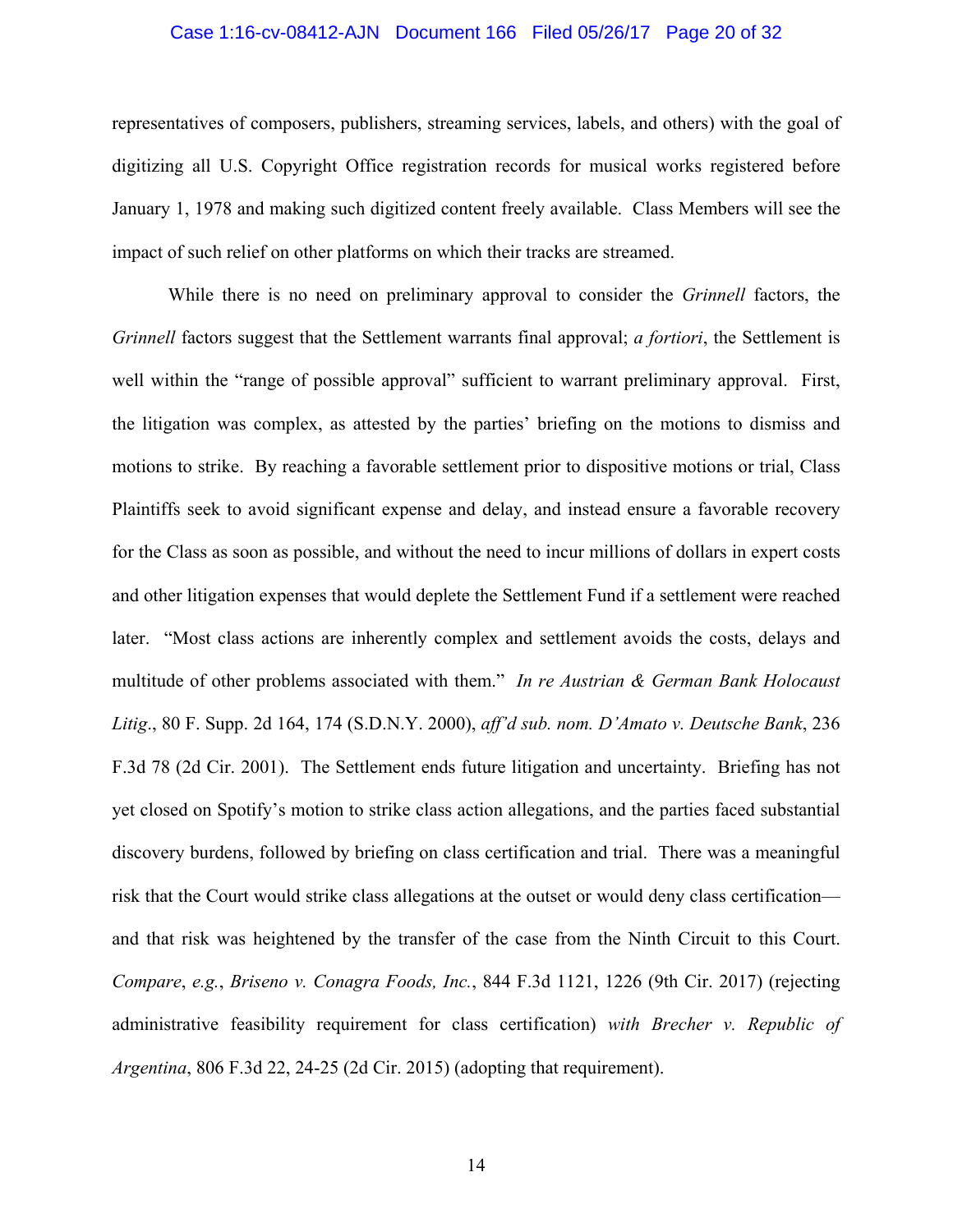#### Case 1:16-cv-08412-AJN Document 166 Filed 05/26/17 Page 21 of 32

Certainly for its part, Spotify would have sought to raise its myriad defenses at trial, for each of a large number of individual musical works, ensuring a long and protracted trial—one that would have been highly burdensome and expensive for both the Class Plaintiffs and Spotify. Even if Class Plaintiffs were to prevail on class certification and trial, post-verdict and appellate litigation may have lasted for years. *See Strougo v. Bassini*, 258 F. Supp. 2d 254, 261 (S.D.N.Y. 2003) ("[t]he potential for this litigation to result in great expense and to continue for a long time suggest that settlement is in the best interests of the Class"); *Prudential*, 163 F.R.D. at 210 ("[I]t may be preferable to take the bird in the hand instead of the prospective flock in the bush." (internal quotation marks omitted)). This factor weighs in favor of preliminary approval.

The second *Grinnell* factor is premature. Notice of the settlement and its details have not yet been issued to the class. This factor is neutral. The question raised by the third factor is "whether counsel had an adequate appreciation of the merits of the case before negotiating." *Tiro v. Pub. House Investments, LLC*, 11 CIV. 7679, 2013 WL 4830949, at \*7 (S.D.N.Y. Sept. 10, 2013) (citation omitted)). "[T]he pretrial negotiations and discovery must be sufficiently adversarial that they are not designed to justify a settlement . . . [, but] an aggressive effort to ferret out facts helpful to the prosecution of the suit." *In re Austrian*, 80 F. Supp. 2d at 176 (internal quotations omitted). Counsel had ample information against which to measure the adequacy of the Settlement. The parties participated in comprehensive settlement negotiations, which included the exchange of a significant amount of information including tens of millions of rows of Spotify's data and substantial work on the part of experts on both sides to evaluate the potential settlement value of the case. *See Frank v. Eastman Kodak Co.,* 228 F.R.D. 174, 185 (W.D.N.Y. 2005) (approving settlement "in relatively early stages of discovery" where parties had exchanged extensive information pertaining to class members' identities and to Defendant's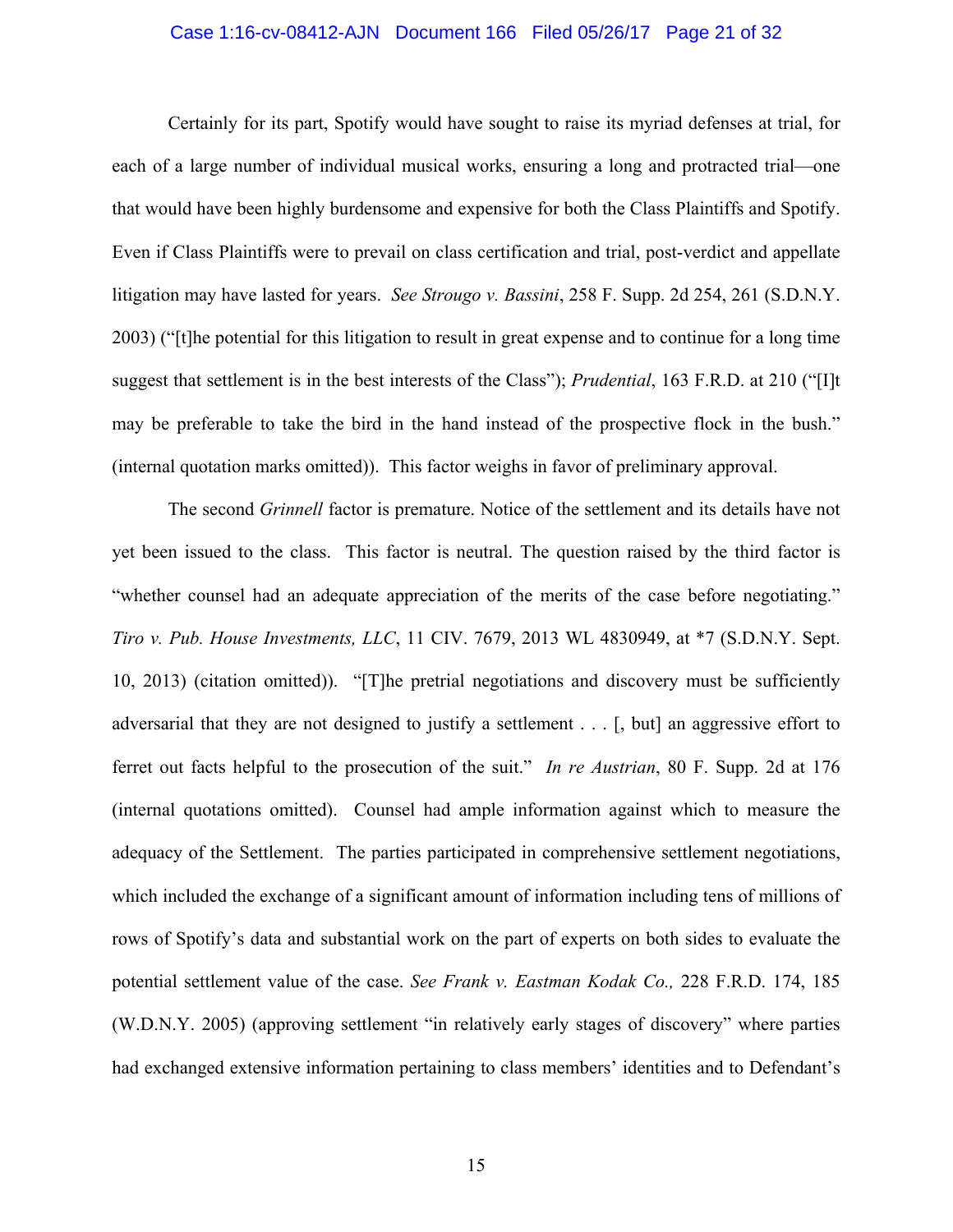#### Case 1:16-cv-08412-AJN Document 166 Filed 05/26/17 Page 22 of 32

time and pay practices and where counsel's negotiations had "been in no way collusive"); *Global Crossing,* 225 F.R.D. at 458. This factor weighs in favor of preliminary approval.

Regarding factors 4, 5 and 6, "the complexity of Plaintiffs' claims *ipso facto* creates uncertainty." *In re Currency Conversion Fee Antitrust Litig.*, 263 F.R.D. 110, 123 (S.D.N.Y. 2009). The Court is well aware of the challenges that Plaintiffs would face at class certification and at trial. The Settlement removes substantial uncertainties about Plaintiffs' chances of success or potential decertification. *Charron v. Wiener*, 731 F.3d 241, 249 (2d Cir. 2013) ("[T]he litigation risks attendant to these possibilities [like decertification] weighed heavily in favor of the fairness of a settlement."). These factors weigh in favor of preliminary approval.

Indeed, Spotify's motion to strike class allegations underscores the obstacles that Plaintiffs would have faced in order to obtain recovery, much less a class-wide recovery. For example, Spotify had contended that Plaintiffs' proposed class definition was an improper and unascertainable fail-safe class, and that complexities in trying Spotify's affirmative defenses would have precluded Plaintiffs from satisfying the requirements of Rules 23(a) and 23(b)(3). *See* Dkt. No. 150, at 7-30. Among those affirmative defenses was Spotify's contention that it had implied licenses (*id.* at 20-21), the right to distribute musical compositions as a consequence of being authorized to distribute sound recordings (*id.* at 21), and a due process right to oppose class-wide aggregation of statutory damages (*id.* at 28-29 (citing, *e.g.*, *Parker v. Time Warner Entm't Co.*, 331 F.3d 13, 22 (2d Cir. 2003)). In fact, the Ninth Circuit recently affirmed the final approval of a class settlement under which class members would receive at most two percent of the requested statutory damages at issue because of the "due process concerns" posed by aggregating class members' claims. *Fraley v. Batman*, 638 F. App'x 594, 597 (9th Cir. 2016).

Factors 7, 8, and 9 all weigh in favor of preliminary approval. Regarding factor 7, even if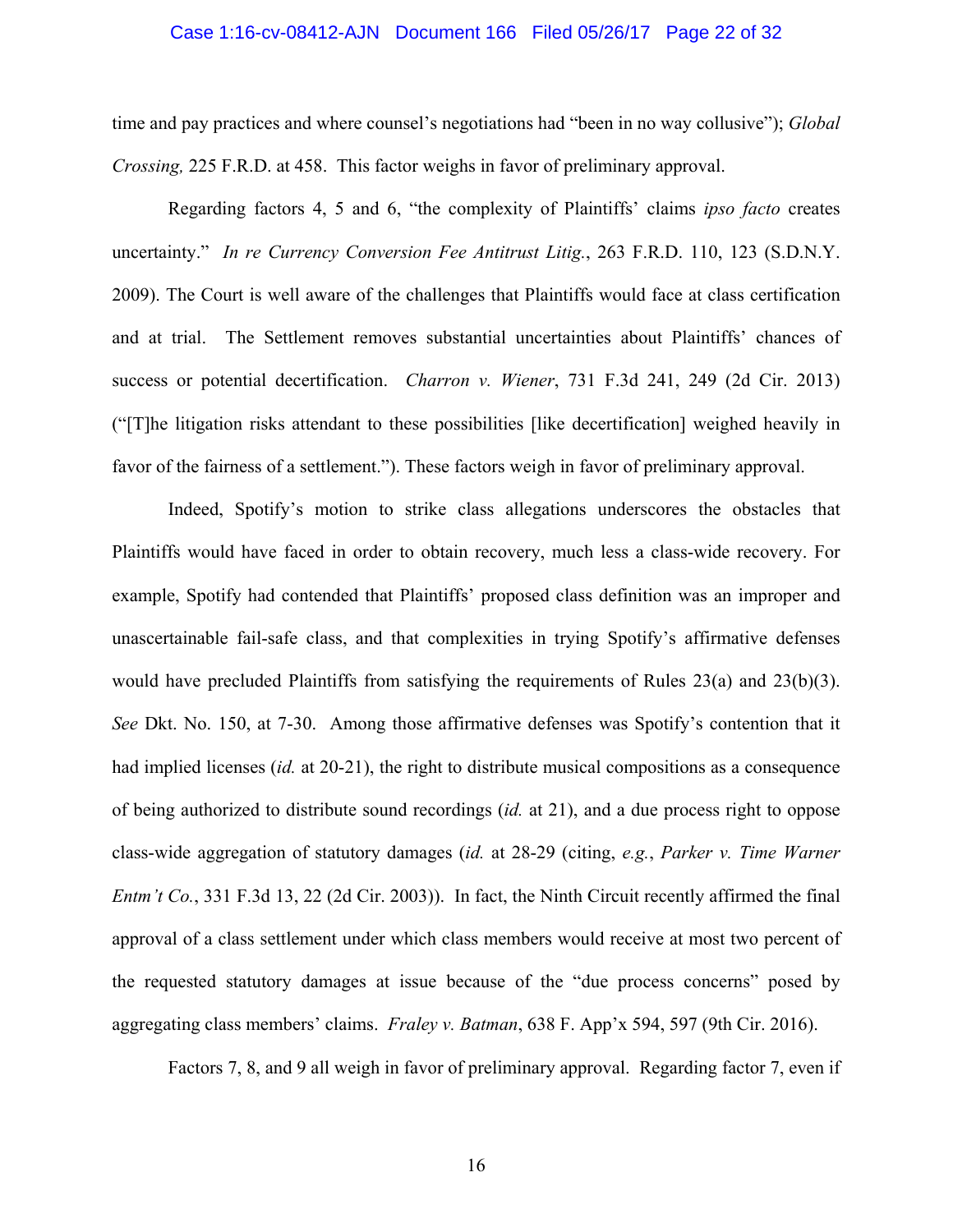#### Case 1:16-cv-08412-AJN Document 166 Filed 05/26/17 Page 23 of 32

Spotify could withstand a greater judgment, this does not undermine the fairness of the Settlement even for final approval. *Global Crossing*, 225 F.R.D. at 460 ("[T]he fact that a defendant is able to pay more than it offers in settlement does not, standing alone, indicate that the settlement is unreasonable or inadequate."). For factors 8 and 9, the determination of whether a settlement amount is reasonable "does not involve the use of a 'mathematical equation yielding a particularized sum.'" *Frank*, 228 F.R.D. at 186 (quoting *In re Austrian*, 80 F. Supp. 2d at 178). "Instead, 'there is a range of reasonableness with respect to a settlement – a range which recognizes the uncertainties of law and fact in any particular case and the concomitant risks and costs necessarily inherent in taking any litigation to completion.'" *Id*. (quoting *Newman v. Stein*, 464 F. 2d 689, 693 (2d Cir. 1972)). The \$43.45 million cash payment by Spotify alone represents a significant recovery in light of the estimated damages and the risks of litigation. *See Grinnell Corp*., 495 F.2d at 455 & n. 2. The settlement is even more outstanding when the benefits of the payment of royalties going forward, Spotify's efforts to mitigate the problem of unmatched tracks on an industry-wide basis, and the risks of litigation are weighed.

Thus, the *Grinnell* factors weigh strongly in favor of preliminary approval here.

## **B. The Proposed Settlement Class Should Be Certified**

"The Second Circuit has emphasized that Rule 23 should be given liberal rather than restrictive construction, and it seems beyond peradventure that the Second Circuit's general preference is for granting rather than denying class certification." *Flores v. Anjost Corp.*, 284 F.R.D. 112, 122 (S.D.N.Y. 2012) (internal quotation marks omitted). Certification of a settlement class "has been recognized throughout the country as the best, most practical way to effectuate settlements involving large numbers of claims by relatively small claimants." *Prudential*, 163 F.R.D. at 205. Conditional certification for settlement purposes facilitates notice of a preliminarily approved settlement. *See, e.g.*, *Johnson*, 2011 WL 1872405, at \*1 (granting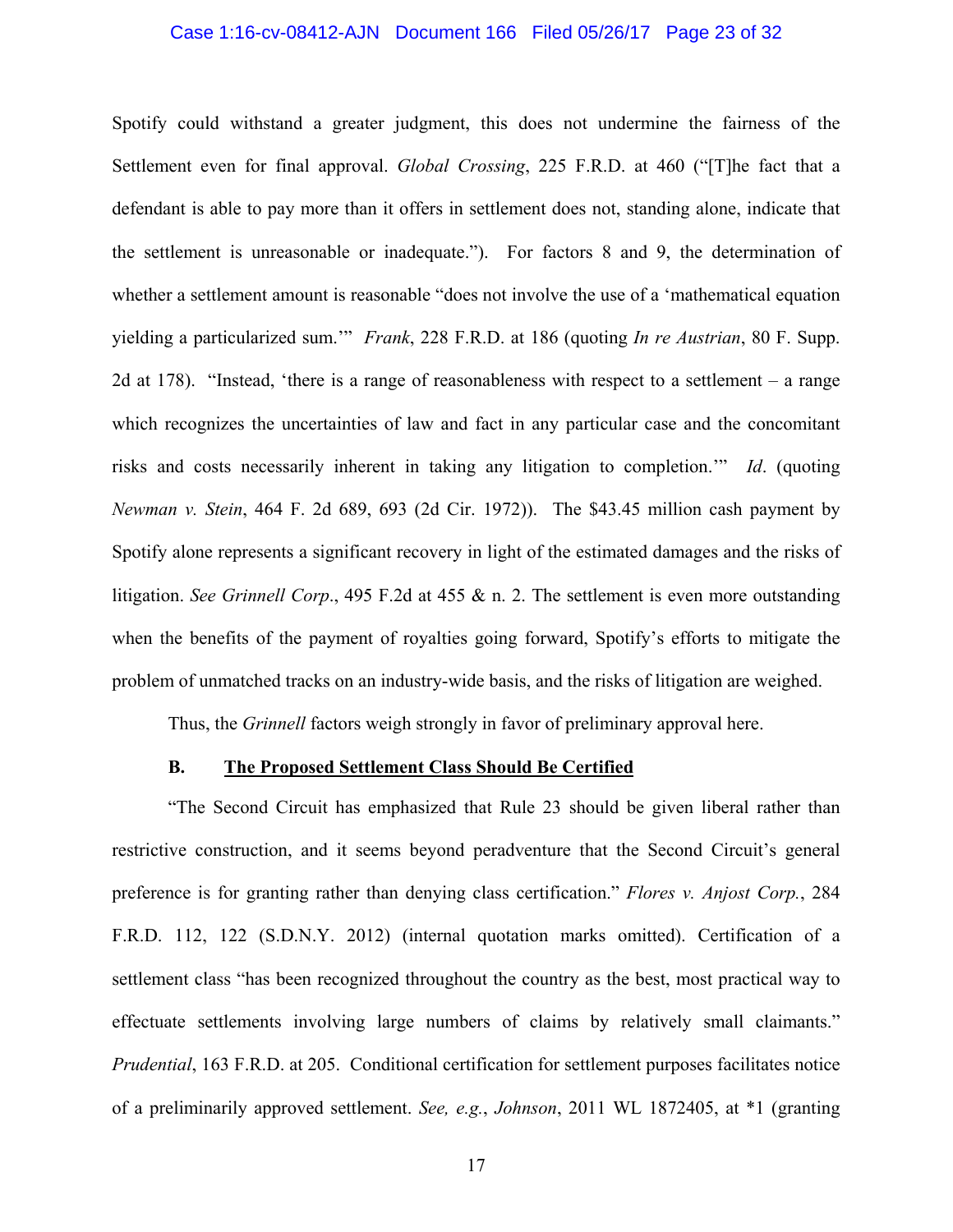# Case 1:16-cv-08412-AJN Document 166 Filed 05/26/17 Page 24 of 32

preliminary approval and conditionally certifying a settlement class).

A court may certify a class that, as here, satisfies the four requirements of Rule 23(a) and at least one subsection of Rule 23(b). *See Weinberger v. Kendrick,* 698 F.2d 61, 73 (2d Cir. 1982). Manageability under Rule 23(b)(3) is not at issue. *See Amchem Prods., Inc. v. Windsor*, 521 U.S. 591, 593 (1997) ("Whether trial would present intractable management problems . . . is not a consideration when settlement-only certification is requested . . . .").

#### **1. The Settlement Class Meets the Requirements of Rule 23(a)**

### a. Numerosity

The Second Circuit generally "find[s] a class sufficiently numerous when it comprises forty or more members." *In re Indep. Energy Holdings*, 210 F.R.D. 476, 479 (S.D.N.Y. 2002). Here, there are likely hundreds of thousands of Class Members.

# b. Commonality

Second, commonality requires identifying a common contention "of such a nature that it is capable of classwide resolution—which means that determination of its truth or falsity will resolve an issue that is central to the validity of each one of the claims in one stroke." *Wal-Mart Stores, Inc. v. Dukes*, 131 S. Ct. 2541, 2551 (2011). This "does not require that all class members' claims or circumstances be identical, so long as class members share a *single* question of law or fact in common." *See* Dkt. 135 at 17 (emphasis added).

The only cause of action in this case is for copyright infringement. Because Spotify streamed unlicensed works of all Class Members, the lawfulness of Spotify's conduct is a common question for the Settlement Class. *See Ge Dandong v. Pinnacle Performance Ltd*., No. 10-cv-8086, 2013 WL 5658790 \*4 (S.D.N.Y. 2013) ("The test for commonality . . . is not demanding and is met so long as there is at least one issue common to the class." (quotation marks omitted)). Because the Settlement eliminates the need to hold a trial and Spotify would be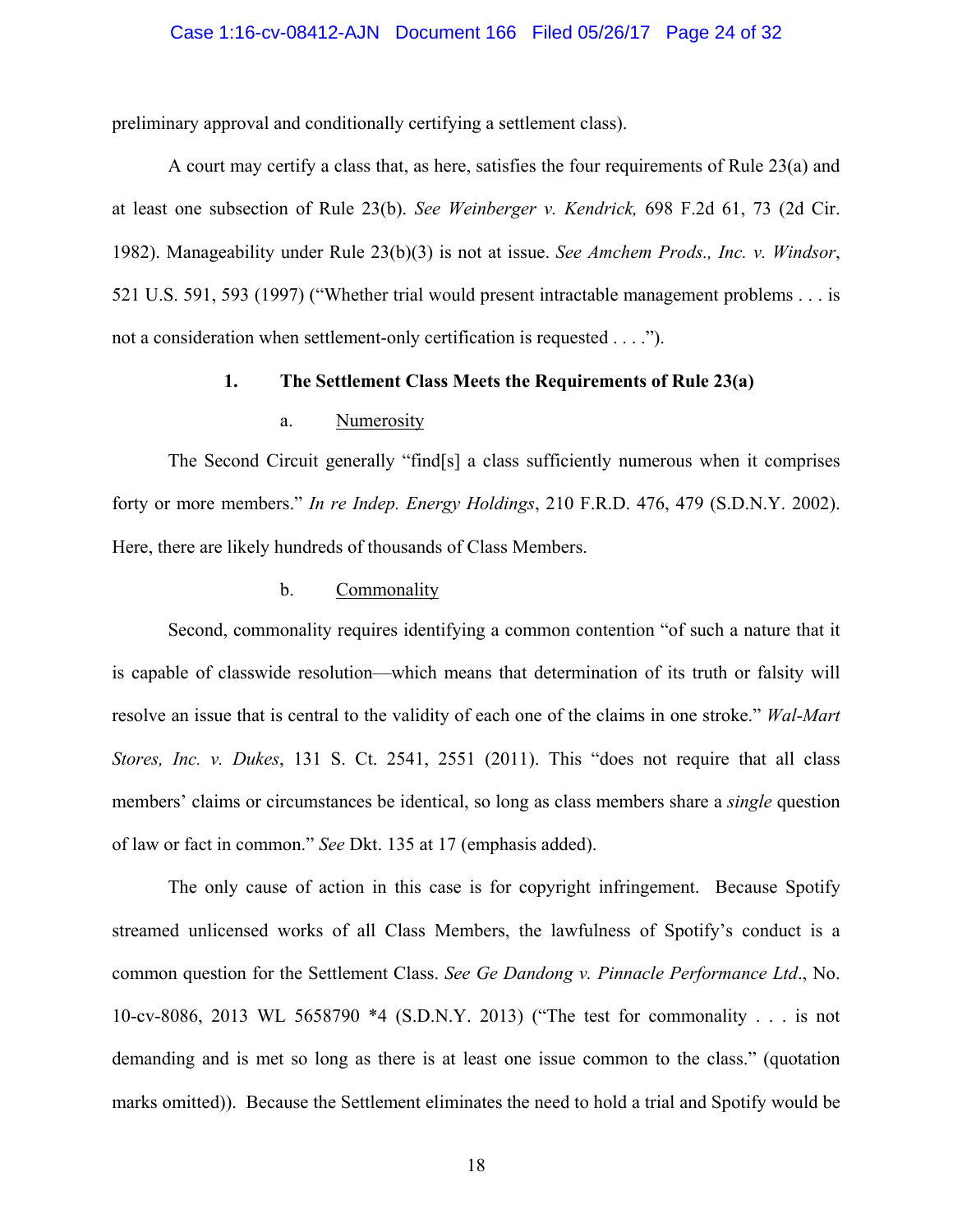#### Case 1:16-cv-08412-AJN Document 166 Filed 05/26/17 Page 25 of 32

waiving its numerous affirmative defenses that it contends raised individualized issues, this case involves a number of common issues that satisfy Rule 23(a)(1)'s commonality requirement, including, *inter alia*, (1) whether Spotify reproduced and distributed musical compositions through interactive streaming and/or limited downloads without a license; (2) whether Spotify's reproduction and distribution of musical compositions through interactive streaming and/or limited downloads without a license constitutes direct infringement in violation of the Copyright Act, 17 U.S.C. § 101 *et seq*.; (3) whether Spotify acted willfully; (4) the basis and method for determining and computing damages, including statutory damages; and (5) whether Spotify's infringing conduct is continuing, thereby entitling the members of the class to injunctive or other relief. *See* CAC ¶ 35. *See In re Napster, Inc. Copyright Litig.*, No. C 04-1671 MHP, 2005 WL 1287611, at \*3 (N.D. Cal. June 1, 2005) (commonality requirement satisfied where there were a number of common issues based on the factual predicate of defendant Napster's conduct).

#### c. Typicality

Third, Rule 23(a) requires that claims of Class Plaintiffs be typical of the claims of other Class Members. *See* Fed. R. Civ. P. 23(a)(3). "Like the commonality requirement, typicality does not require the representative party's claims to be identical to those of all class members." Frank, 228 F.R.D. at 182. Typicality is satisfied "when each class member's claim arises from the same course of events, and each class member makes similar legal arguments to prove the defendant's liability." *Marisol A*., 126 F.3d at 376 (internal quotations omitted). Courts evaluate typicality "with reference to the company's actions, not with respect to particularized defenses it might have against certain class members." *Trinidad v. Breakaway Courier Sys., Inc*., No. 05 Civ. 4116, 2007 WL 103073, at \*6 (S.D.N.Y. Jan. 12, 2007) (quoting *Wagner v. NutraSweet Co*., 95 F.3d 527, 534 (7th Cir. 1996)). "When it is alleged that the same unlawful conduct was directed at or affected both the named plaintiff and the class sought to be represented, the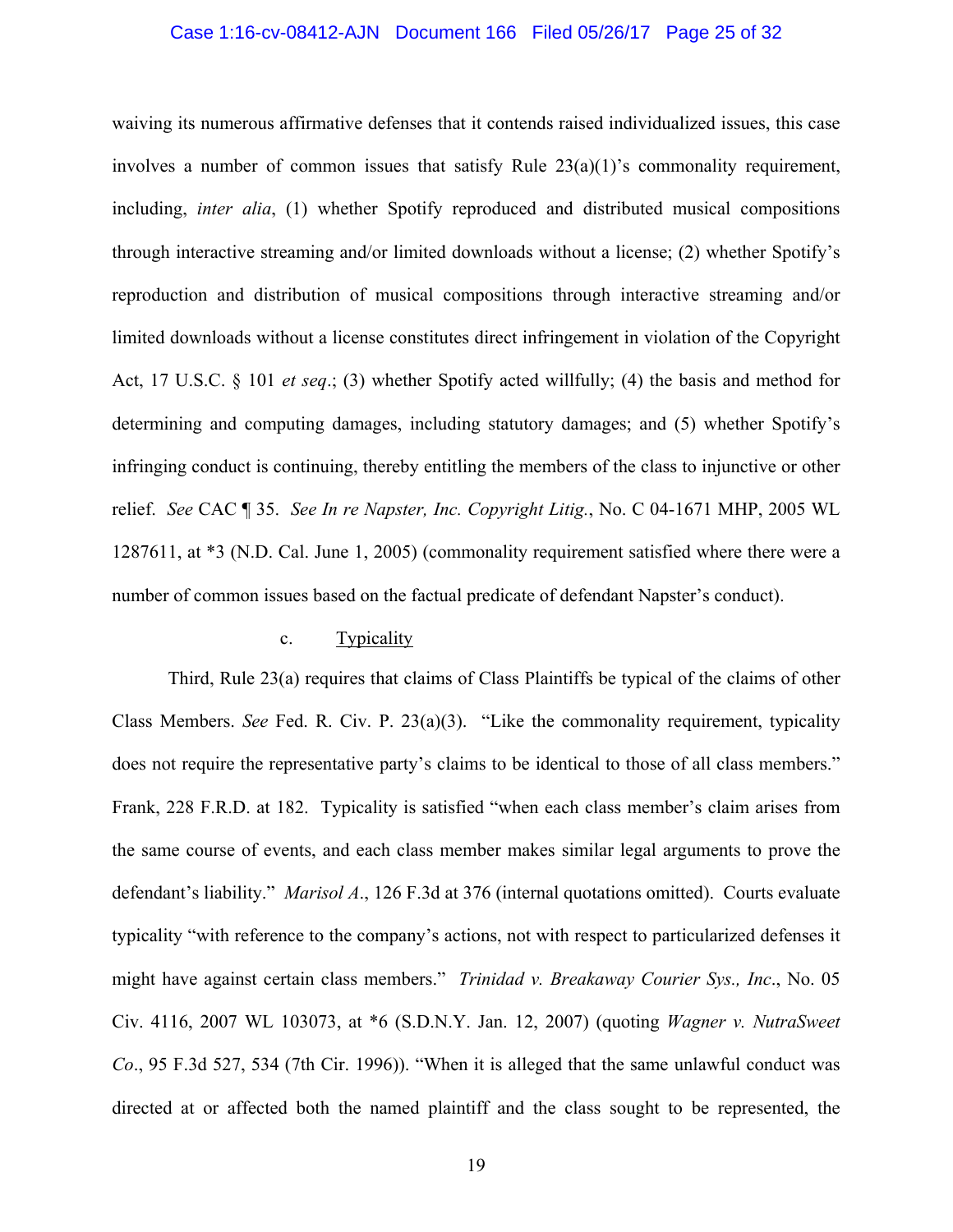#### Case 1:16-cv-08412-AJN Document 166 Filed 05/26/17 Page 26 of 32

typicality requirement is usually met irrespective of minor variations in the fact patterns underlying individual claims." *Robidoux v. Celani*, 987 F.2d 931, 936-37 (2d Cir. 1993).

Typicality is present because Class Plaintiffs each allege that they suffered an injury from Spotify's alleged copyright infringement, just as the rest of the Class alleges.

# d. Adequacy

Adequacy of representation is measured by two standards: "First, class counsel must be 'qualified, experienced and generally able' to conduct the litigation. Second, the class members must not have interests that are 'antagonistic' to one another." *In re Drexel Burnham Lambert Grp., Inc.*, 960 F.2d 285, 291 (2d Cir. 1992). "[T]o defeat a motion for certification … the conflict must be fundamental." *In re Flag Telecom Holdings, Ltd. Sec. Litig*., 574 F.3d 29, 35 (2d Cir. 2009) (quotations omitted).

The Settlement Class satisfies both requirements. Judge O'Connell previously found that Interim Co-Lead Class Counsel have the requisite qualifications and experience to represent the proposed Class, Case No. 2:15-cv-09929-BRO-RAOx (C.D. Cal.), Dkt. 57 at 10, and Class Counsel prosecuted the case vigorously, thoroughly examining the merits before reaching this hard-fought, arm's-length Settlement. Susman Godfrey L.L.P. has significant experience in prosecuting and defending class actions, and Gradstein & Marzano, P.C. has significant experience in prosecuting and defending copyright actions, which make the firms particularly well-suited to serve as Class Counsel. Sklaver Decl. ¶¶ 3-4. Nor are there are any conflicts between or among the Class Plaintiffs and other Class Members.

## **2. The Settlement Class Meets the Requirements of Rule 23(b)(3**

Certifying a class for settlement purposes requires a showing that "questions of law or fact predominate over any questions affecting only individual members." Fed. R. Civ. P. 23(b)(3). Manageability is not at issue because the Settlement obviates the need for a trial and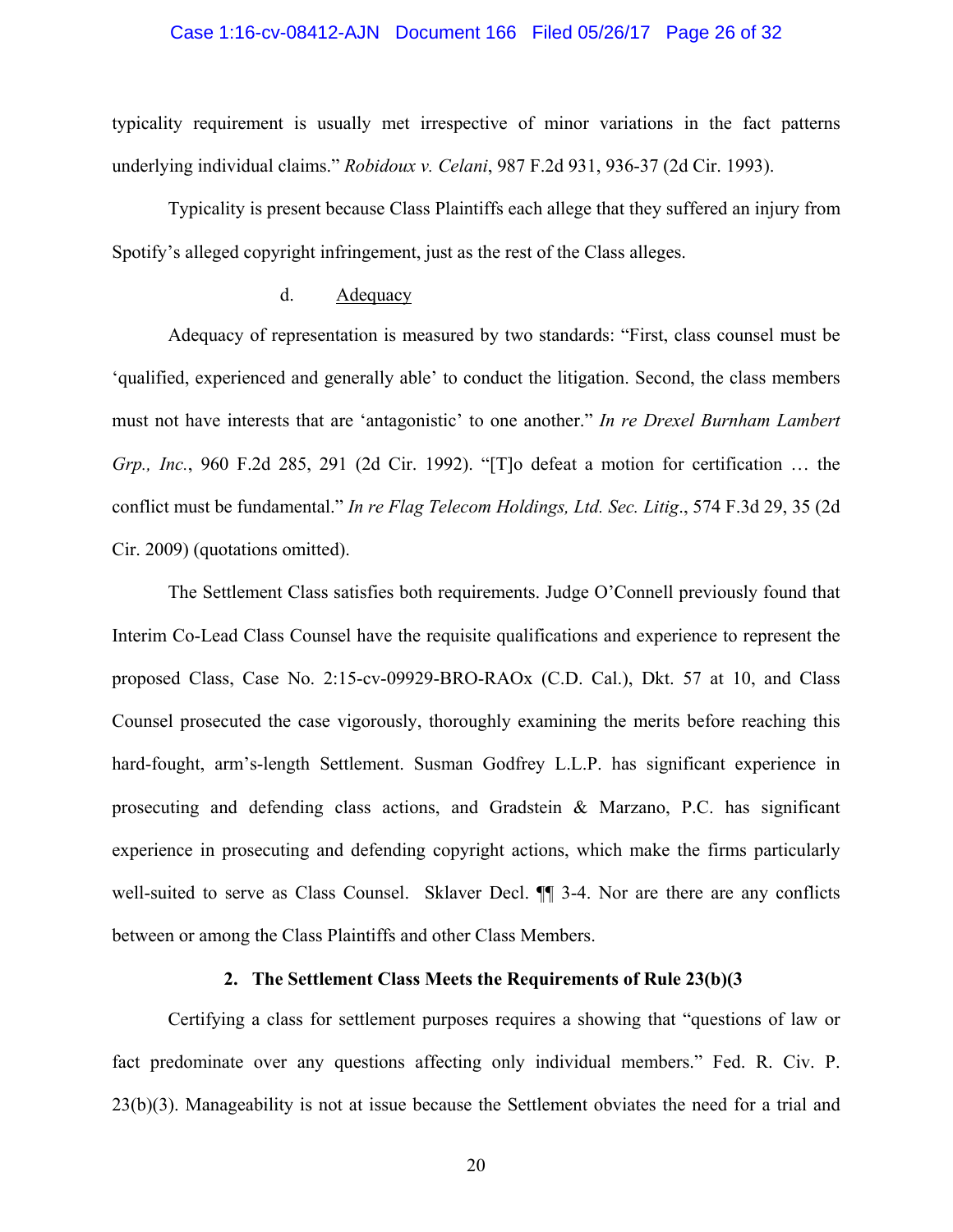#### Case 1:16-cv-08412-AJN Document 166 Filed 05/26/17 Page 27 of 32

Spotify would be waiving its affirmative defenses. *Amchem Prods*., 521 U.S. at 615.

The predominance requirement "tests whether proposed classes are sufficiently cohesive to warrant adjudication by representation." *Id.* at 623-24. Rule 23(b)(3) requires, in pertinent part, that questions of law or fact common to the members of the class predominate over any questions affecting only individual members, and that a class action is superior to other available methods for the fair and efficient adjudication of the controversy. Fed. R. Civ. P. 23(b)(3). The predominance inquiry does not require a plaintiff to "show that the legal and factual issues raised by the claims of each class member are identical." *Napster,* 2005 WL 1287611, at \*7. Instead, the established focus of the inquiry is on whether the proposed class is "sufficiently cohesive to warrant adjudication by representation." *Amchem Prods., Inc. v. Windsor,* 521 U.S. 591, 623 (1997).The predominance requirement is relaxed for a settlement class because "with a settlement class, the manageability concerns posed by numerous individual questions of reliance disappear." *In re Am. Int'l Grp., Inc. Sec. Litig.*, 689 F.3d 229, 241 (2d Cir. 2012).

Superiority is also satisfied. The Court must balance the advantages of class treatment against alternative methods of adjudication. *In re Nigeria Charter Flights Contract Litig.*, 233 F.R.D. 297, 301 (E.D.N.Y. 2006). The advantages include "efficient resolution of the claims or liabilities of many individuals in a single action" and "the elimination of repetitious litigation and possibly inconsistent adjudications." *D'Alauro v. GC Servs. Ltd. P'ship*, 168 F.R.D. 451, 458 (E.D.N.Y. 1996). Here, any interests of Class Members in individually prosecuting claims are outweighed by the efficiency of the class device. *See In re Buspirone Patent Litig.,* 210 F.R.D 43, 58 (S.D.N.Y. 2002) ("the difficulty of numerous individual lawsuits indicates that a class action is superior to other methods for a fair and efficient adjudication of the controversy.").

### **C. Notice to the Class**

There are two requirements for notice. First, "Courts in this Circuit have explained that a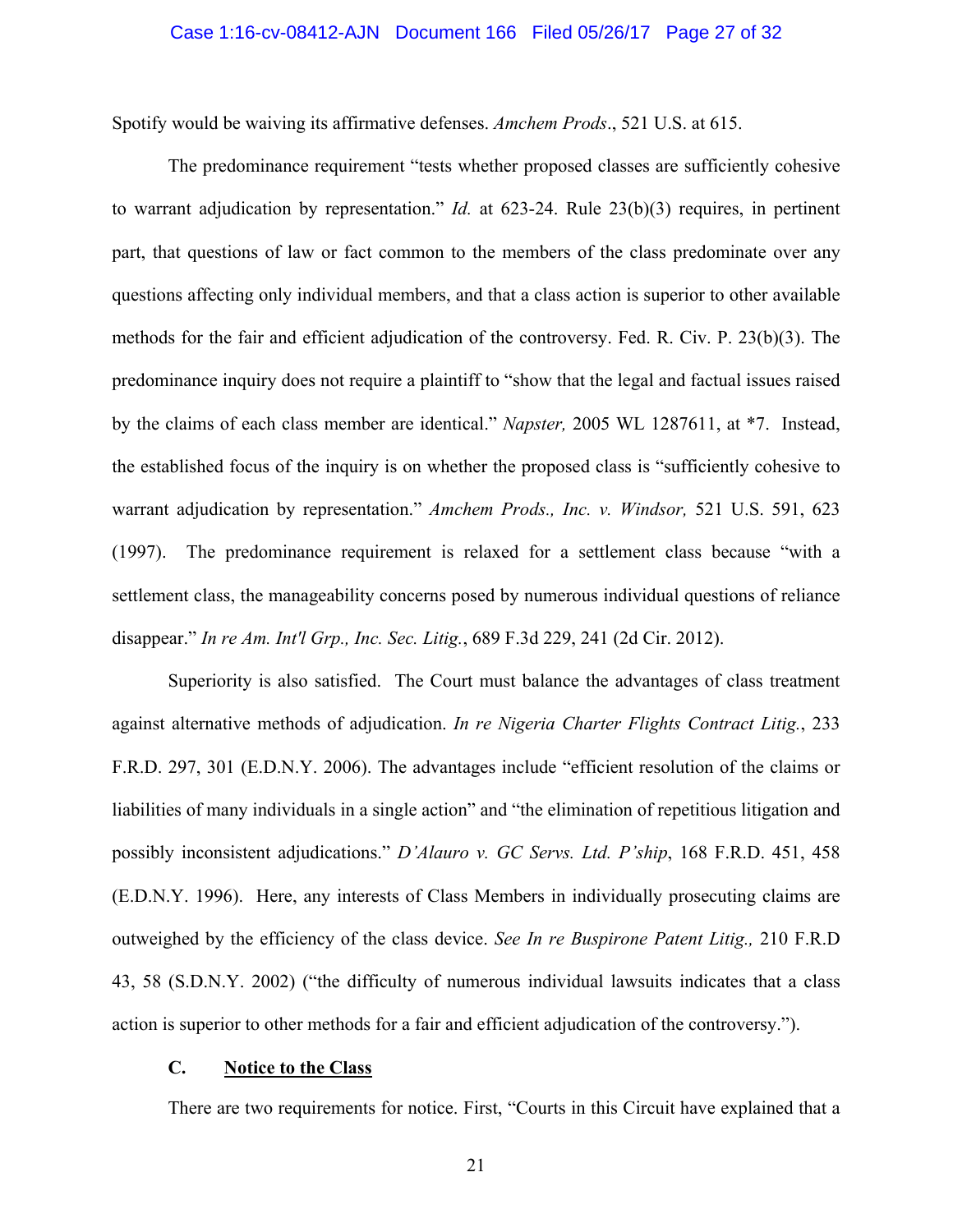#### Case 1:16-cv-08412-AJN Document 166 Filed 05/26/17 Page 28 of 32

Rule 23 Notice will satisfy due process when it describes the terms of the settlement generally and informs the Class about the allocation of attorneys' fees, and provides specific information regarding the date, time, and place of the final approval hearing." *Charron*, 874 F. Supp. 2d at 191; *accord Wal-Mart Stores, Inc.*, 396 F.3d at 113-14. Second, the manner of sending notice must be "the best notice practicable under the circumstances, including individual notice to all members who can be identified through reasonable effort." *Amchem*, 521 U.S. at 617.

The form of notice here satisfies due process because it informs Class members of the terms of the settlement and their options in plain language. *See Newberg* § 11.53 (the form of notice is "adequate if it may be understood by the average class member"). The long-form, publication, and postcard notices, which are attached to the Settlement, Sklaver Decl., Ex. C (at Exs. A-C), communicate in plain language the essential elements of the Settlement and the options available to Class Members in connection with the Settlement.

The manner of sending that notice to the class also satisfies due process. Spotify will obtain from the U.S. Copyright Office the names, addresses, and email address for all registered owners of musical compositions if that information is maintained by the U.S. Copyright Office in digitally searchable format (*i.e.*, those copyright registrations that were submitted electronically after January 1, 2008). Although that category is broader than the Class, Spotify will pay for having postcard notices mailed to every unique mailing address in that database and emailed to every unique email address in that database. Decl. of Stephen Cirami ¶¶ 37-40.

In addition, Class Members will receive publication notice of the Settlement. That notice will appear in the print editions of *Rolling Stone*, *Billboard*, *Music Connection*, and *Variety*. *Id.* ¶ 22. The publication notice or banner advertisements will be placed on targeted websites and social media likely to be viewed by Class Members such as Yahoo! Audience Network,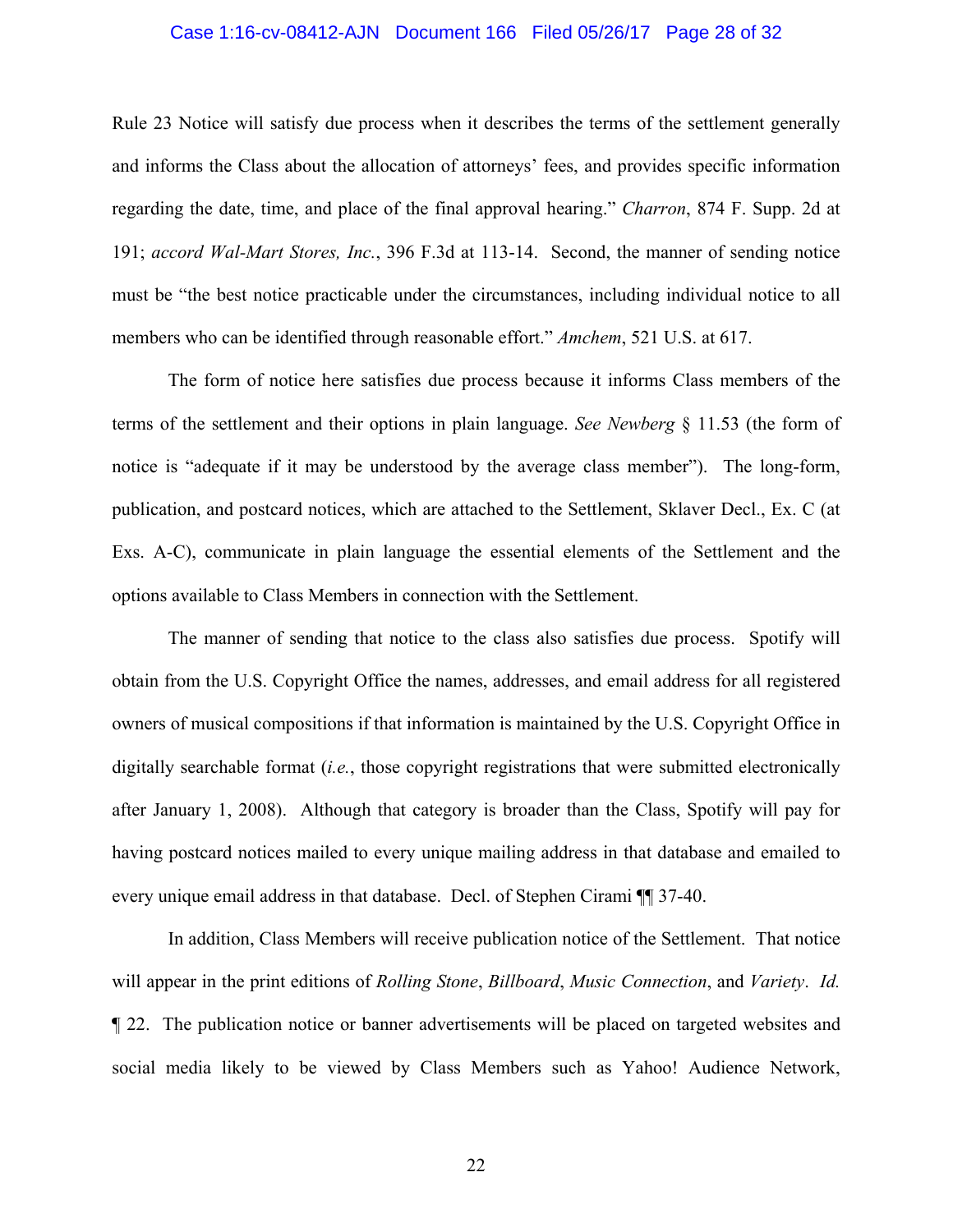#### Case 1:16-cv-08412-AJN Document 166 Filed 05/26/17 Page 29 of 32

Facebook, Conversant, and on the following websites: American Songwriter, Fader, Hits Daily Double (Hits Magazine), BillboardBiz, Pitchfork, Drowned in Sound, and Consequence of Sound, and targeted LinkedIn Ads, Reddit Promoted Links, and Twitter Promoted Tweets. *Id.* ¶¶ 24-34; *see also* Decl. of Marian Dicus ¶¶ 6-13. The Settlement Administrator will also issue a press release, and a link regarding the settlement will be placed on Spotify's "Spotify for Artists" webpage at artists.spotify.com. Cirami Decl. ¶¶ 35-36; Dicus Decl. ¶¶ 14-17.

## **D. The Proposed Distribution Plan is Reasonable**

A distribution plan is fair and reasonable as long as it has a "reasonable, rational basis." *Maley v. Del Global Techs. Corp*., 186 F. Supp. 2d 358, 367 (S.D.N.Y. 2002). Because mathematical precision is impossible in calculating claims for a large class, courts recognize that "the adequacy of an allocation plan turns on whether counsel has properly apprised itself of the merits of all claims, and whether the proposed apportionment is fair and reasonable in light of that information." *In re PaineWebber Ltd. P'ships Litig*., 171 F.R.D. 104, 133 (S.D.N.Y. 1997).

Each Authorized Claimant shall receive a minimum pro rata payment from a fixed portion of the Net Settlement Fund, regardless of the number of times their Claimed Works have been streamed or downloaded. Additionally, Authorized Claimants whose Claimed Works have been streamed more than 100 times (or such other threshold as may be appropriate after consideration of the claims submitted) shall receive a payment equal to the percentage of the remaining Net Settlement Fund determined by dividing (i) the total number of streams (through the Preliminary Approval Date) for the Claimed Musical Works of the Authorized Claimant by (ii) the total number of streams for all Claimed Musical Works (through the Preliminary Approval Date) identified by all Authorized Claimants. In the event that an Authorized Claimant is only a partial owner of the copyright for a particular Claimed Musical Work, the number of streams for that Musical Work shall be discounted to reflect that claimant's ownership share.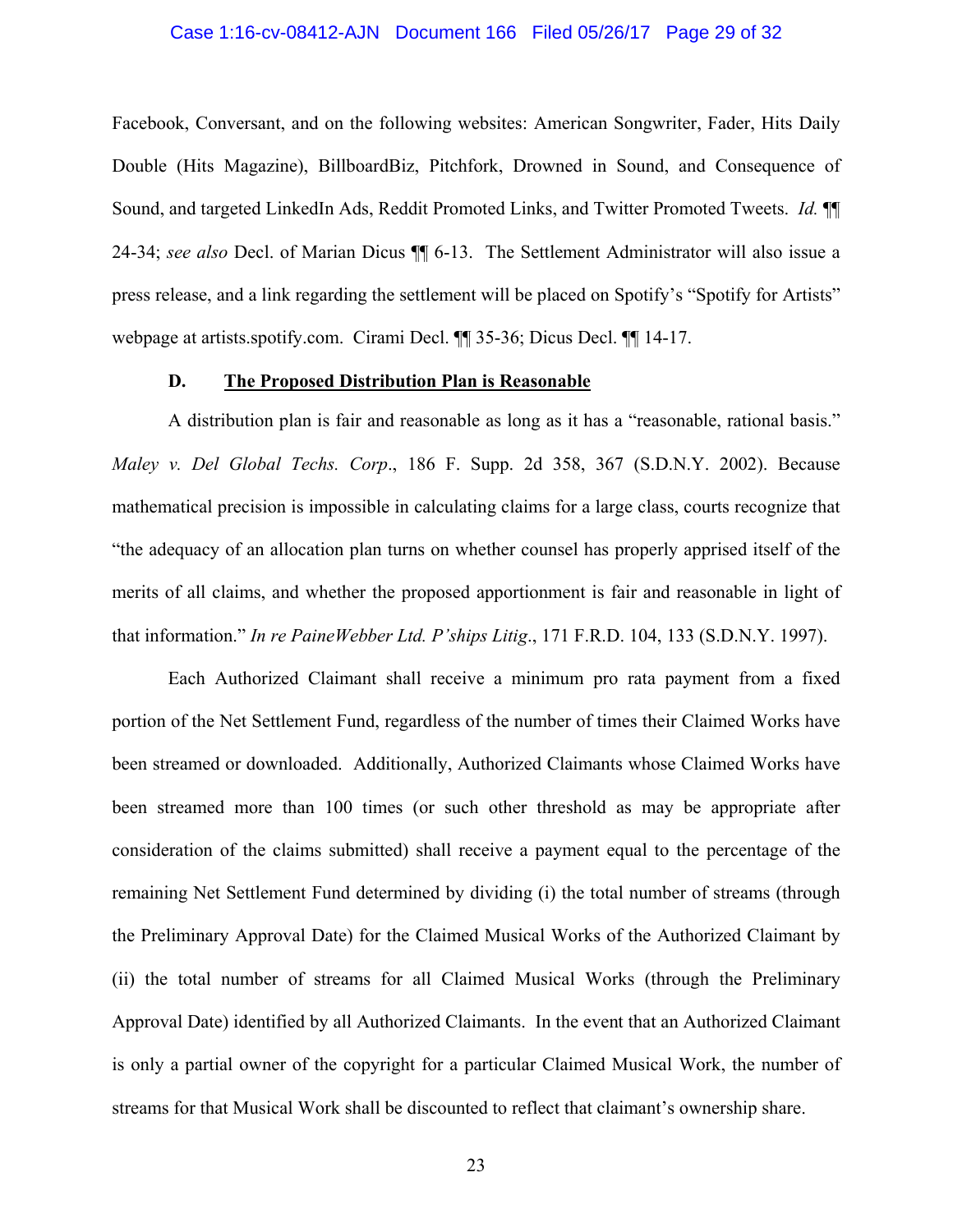# **E. Proposed Schedule**

Class Plaintiffs proposes the following dates for the deadlines for the notice plan and for the final fairness hearing, subject to the convenience of the Court:

| <b>EVENT</b>                                                                       | <b>DAYS FROM</b><br><b>PRELIMINARY</b><br><b>APPROVAL</b> | <b>PROPOSED</b><br><b>DATE/DEADLINE</b><br>(if Preliminary Approval<br>Granted June 2, 2017) |
|------------------------------------------------------------------------------------|-----------------------------------------------------------|----------------------------------------------------------------------------------------------|
| Send notice to<br>Class members                                                    | 35 days                                                   | July 7, 2017                                                                                 |
| Deadline to commence Publication<br>Notice                                         | 45 days                                                   | July 17, 2017                                                                                |
| Settlement Administrator to file<br>proof of notice                                | 65 days                                                   | August 7, 2017                                                                               |
| Deadline to request exclusion from<br>the Class or objections to Settlement        | 75 days                                                   | August 16, 2017                                                                              |
| Deadline for Class Counsel<br>to move for Final Approval and Fee<br>and Cost award | 105 days $(= 21$ days before<br>Final Approval Hearing)   | September 15, 2017                                                                           |
| Final Approval and Fee and Cost<br><b>Award Reply Briefs</b>                       | 119 days $(= 7$ days before<br>Final Approval Hearing)    | September 29, 2017                                                                           |
| Final Approval Hearing                                                             | 126 days                                                  | October 6, 2017                                                                              |

# **IV. CONCLUSION**

Class Plaintiffs respectfully request that the Court (i) preliminarily approve the proposed Settlement as within the range of fairness, reasonableness and adequacy; (ii) certify the Settlement Class and appoint Plaintiffs as Class Representatives and Susman Godfrey L.L.P. and Gradstein & Marzano P.C. as Class Counsel for Settlement purposes; (iii) approve the proposed form and manner of notice to the Settlement Class; and (iv) schedule a date and time for a hearing to consider final approval of the Settlement and related matters.

Dated: May 27, 2017 Respectfully submitted,

By: /s/ Steven G. Sklaver Steven G. Sklaver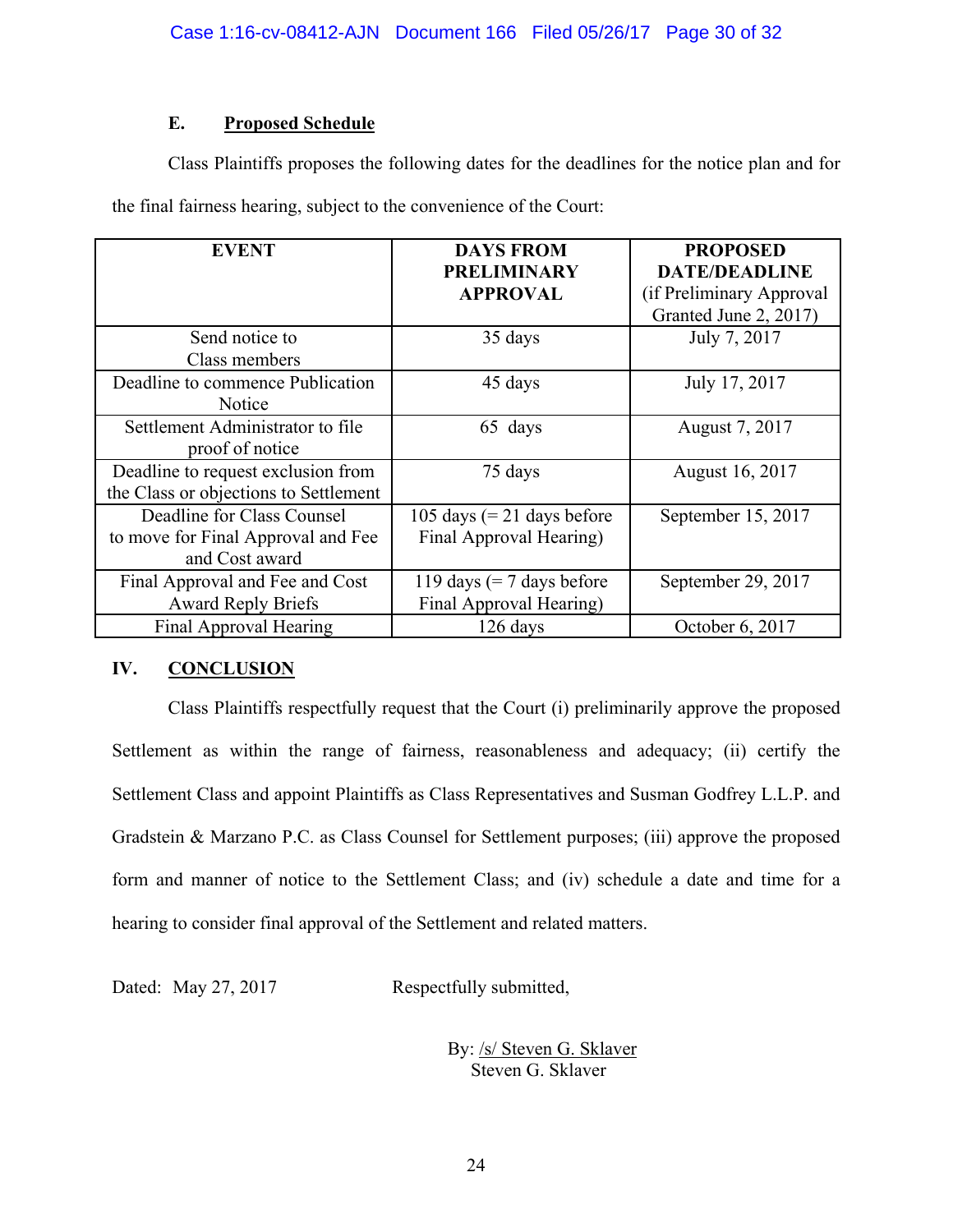Steven G. Sklaver (pro hac vice) Kalpana Srinivasan (pro hac vice) Krysta Kauble Pachman (pro hac vice) SUSMAN GODFREY L.L.P. 1901 Avenue of the Stars Los Angeles, California 90067-6029 Telephone: 310-789-3100 Facsimile: 310-789-3150 ssklaver@susmangodfrey.com ksrinivasan@susmangodfrey.com kpachman@susmangodfrey.com

Stephen E. Morrissey (pro hac vice) SUSMAN GODFREY LLP 1201 Third Avenue, Suite 3800 Seattle, WA 98101 Telephone: (206) 516-3880 Facsimile: (206) 516-3883 smorrissey@susmangodfrey.com

Jacob Buchdahl (JB1902) Geng Chen (GC2733) SUSMAN GODFREY L.L.P. 1301 Avenue of the Americas,  $32<sup>nd</sup>$  Fl. New York, New York 10019 Telephone: 212-336-8330 Facsimile: 212-336-8340 jbuchdahl@susmangodfrey.com gchen@susmangodfrey.com

Henry Gradstein (pro hac vice) Maryann R. Marzano (pro hac vice) GRADSTEIN & MARZANO, P.C. 6310 San Vicente Boulevard, Ste 510 Los Angeles, California 90048 Telephone: 323-776-3100 hgradstein@gradstein.com mmarzano@gradstein.com

*Interim Co-Lead Class Counsel*